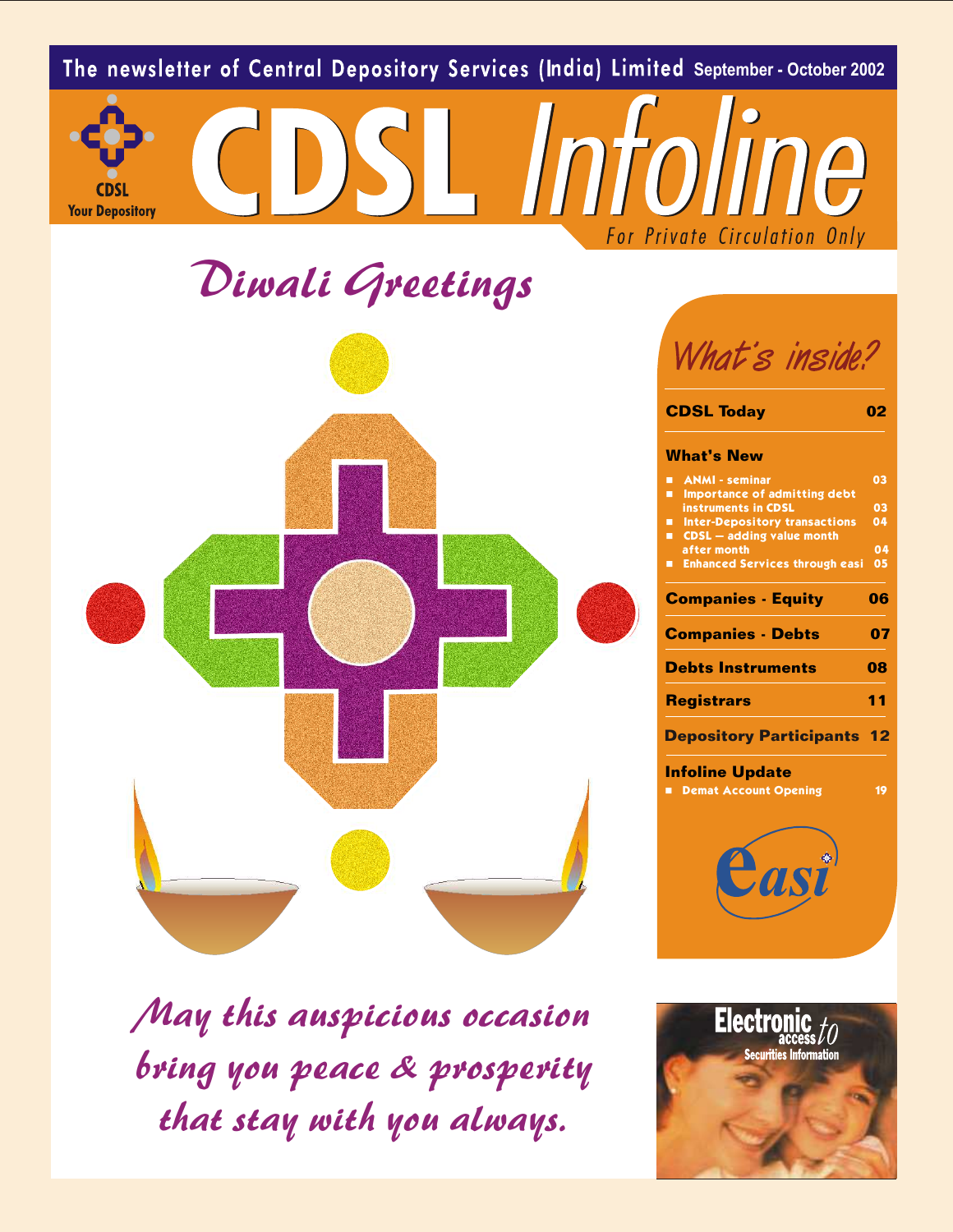| <b>Dematerialisation</b><br>Over the last one year, the                    |                       |    | <b>Securities in CDSL</b>                |   | <b>September 2002</b> | September                                   |
|----------------------------------------------------------------------------|-----------------------|----|------------------------------------------|---|-----------------------|---------------------------------------------|
| demat volume and value have<br>increased by 111% and 139%<br>respectively. |                       |    | Quantity (Crore)<br>Value (in Rs. Crore) |   | 630<br>29827          | 299<br>12457                                |
|                                                                            |                       |    |                                          |   | <b>Settlement</b>     |                                             |
| <b>Settlement</b><br>Quantity (Crore)                                      | <b>September 2002</b> | 21 | September 2001                           | 9 |                       | Over the last one year<br>settlement volume |

Value (in Rs. Crore) 1824 1824 780

# Settlement

Over the last one year, the settlement volume and value per month have increased by 133% and 134% respectively.

# CDSL Today: (as of 30.09.2002)

# Securities Admitted

As on September 30, 2002, the equity of 4483 companies has been admitted into CDSL. Further, CDSL has also admitted 2058 debt instruments, like debentures and bonds, for dematerialisation.

| <b>Security type</b>     | <b>September 2002</b> | September 2001 |
|--------------------------|-----------------------|----------------|
| Equity                   | 4483                  | 3606           |
| <b>Debt</b>              | 2058                  | 720            |
| Commercial Paper         | 244                   | 53             |
| <b>Mutual Fund Units</b> | 22                    | 15             |
|                          |                       |                |

| <b>Details</b>                 |     | September 2002 September 2001 |
|--------------------------------|-----|-------------------------------|
| <b>Depository Participants</b> | 178 | 162                           |
| <b>Branch-DPs</b>              | 223 | 158                           |
| Cities                         | 106 | 81                            |
| Locations                      | 389 | 298                           |
|                                |     |                               |

# **Depository Participants**

As on September 30, 2002 CDSL has 178 DPs offering live depository services in 106 cities across 389 locations in the country.

nber 2002 September 2001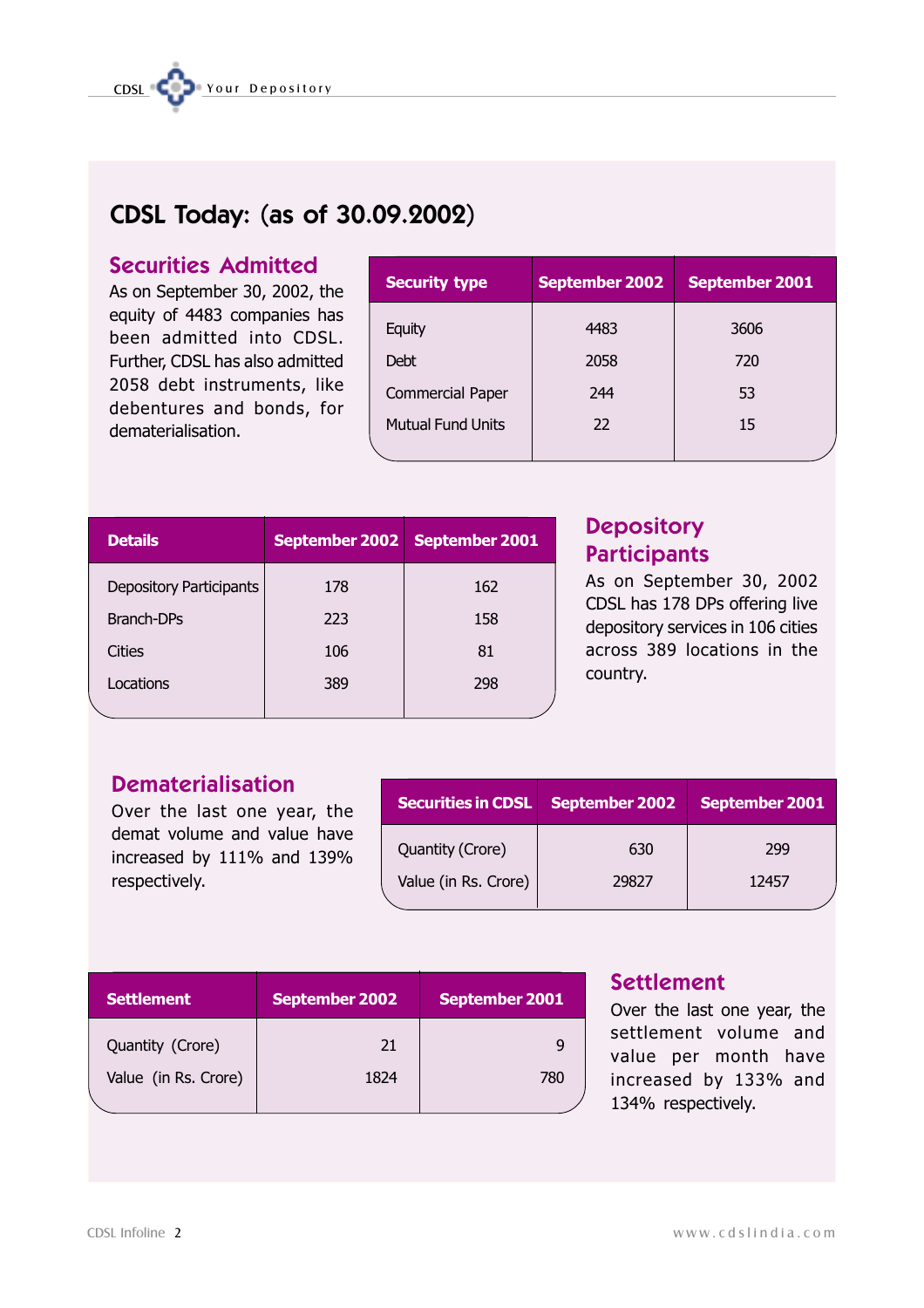# What's New?

### ANMI - seminar

CDSL organised a seminar for the Association of NSE Members of India (ANMI - Northern Region) on 5<sup>th</sup> October, 2002, at the Hotel Oberoi, New Delhi. Over 100 members of ANMI (Northern Region) participated in the seminar. The seminar focussed on the advantages and unique features of the CDSL system.



B.G.Daga-MD, CDSL at the seminar at New Delhi.

L to R Shri Vinod Jain, Past President ANMI, Shri N.K.Agarwal, Chairman ANMI (Northern Region), Shri Pashupati K Advani, President ANMI, Shri B.G.Daga, MD,CDSL, Shri Rakesh K .Jain, Alternate President ANMI, Shri N C Maheshwari, Vice Chairman ANMI (Northern Region)

### Importance of admitting debt instruments in CDSL

The popularity of debt instruments among investors is evident from the rapidly increasing turnover in the debt market. The debt market in India is also poised to grow rapidly with the emergence of new players, like money market mutual funds, gilt and debt funds, insurance companies, private sector banks etc. Accent on securitisation of debt has also enabled introduction of many new debt products.

In terms of an RBI directive, it is now mandatory for banks, financial institutions, primary dealers and satellite dealers to hold Commercial Papers (CPs), Certificate of Deposits (CDs), Bonds and Debentures in demat form. This would mean that the existing investment in debt instruments is converted into demat form and the new investment is made in demat form only. RBI has also made it mandatory for non-banking financial companies (NBFCs) to hold their investments in government securities / bonds only in dematerialised form. NBFCs can open their demat account with any of the depositories subject to their reporting it to RBI within a week. While most of the issuers of debt instruments prefer to admit debt securities in both the depositories, there are still quite a few issuers who are not aware of the benefits of admitting their debt securities in both the depositories. Like equity, the admission of debt securities in both the depositories improves marketability of the securities as it enhances the liquidity of the instrument leading to better price discovery and also offers an opportunity to accountholders with either depository to invest in these instruments.

Your Depository

Unlike equity, where stamp duty in physical transfer is uniform throughout the country, the incidence of stamp duty on transfer of physical debt instruments differs from state to state. Since transfer of securities in demat form is exempted from the payment of stamp duty, dealing in debt instruments would enhance the yield on investments in this instruments. Dematerialisation of debt instruments is therefore more important than the equity segment where demat has significantly transformed the market place.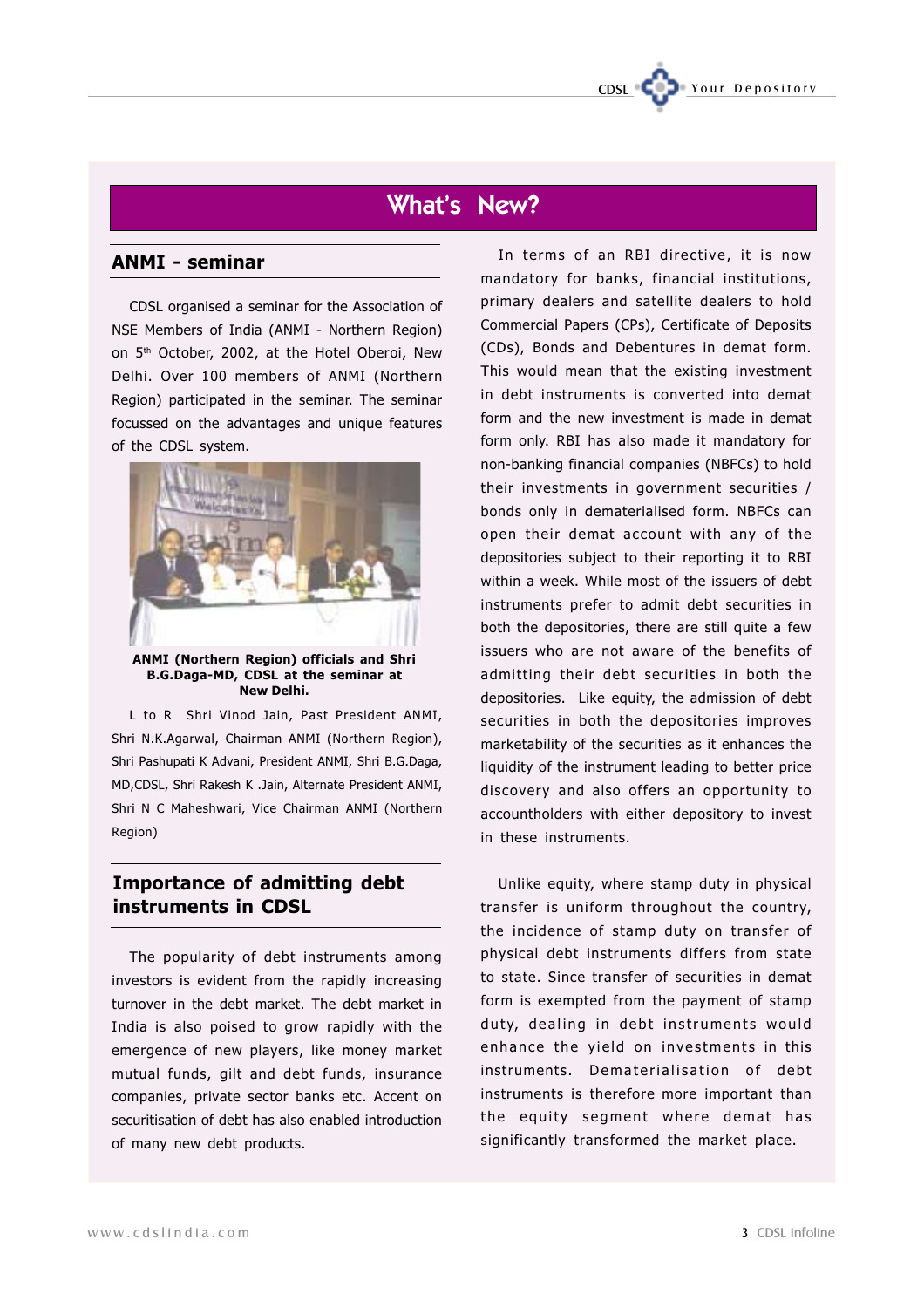### Inter-Depository transactions

Any transfer of securities from a demat account with one of the depositories to a demat account maintained with the other depository, is termed as an 'Inter Depository' transfer. Inter depository transfers are done through inter-depository instruction slips furnishing particulars of the DP/BO-ID of the transferee in the other depository.

Delivery of securities across depositories arise in the following circumstances:

1.For settlement of trades – When beneficial owners / sub-brokers /clearing members do not have demat account within the same depository system.

2.When transfer of security/ies from one depository to the other is made as an off market transaction either in response to an open offer/ buy back or otherwise.

CDSL has a single instruction slip, which can be used for both intra and inter depository transfers by using the appropriate columns. The other depository has separate instruction slips for effecting inter depository transfers. It is therefore advisable for the BOs holding account in the other depository to have issued interdepository transfer slips from their DPs so as to avoid last minute anxiety in case where the transferee has an account in CDSL.

Presently, inter-depository transfers are effected by DPs twice a day i.e. 10:00 a.m and

6:00 p.m. This facility is proposed to be made online to facilitate inter depository transfers any time during the business hours.

Since CDSL does not collect from its DPs any custody fee and also offers other unique features, CMs use the CDSL system for settlement purpose.

## CDSL – adding value month after month

The new server installed at CDSL has not only increased its processing and storage capacities, but has also resulted into efficiency gains of around 60%. This has improved the response time and the system availability significantly. With the reduced time taken for EOD processing and both 'pre' and 'post' EOD back-ups, the system is now available to users right from 3.00 a.m. to 8.30 p.m. on any business day.

### Seamlessly operational Disaster Recovery Site (DRS)

After successfully relocating the Disaster Recovery Site to a state-of-the-art data center at Navi Mumbai, CDSL is currently engaged in making the DRS seamlessly operational in terms of connectivity. This will be an important milestone in ensuring business continuity.

### Faster availability of data

The master data kept at the front-end of CDSL system (on the users' machines) is updated daily through a "Transfer and Update", which was resulting in delays due to increased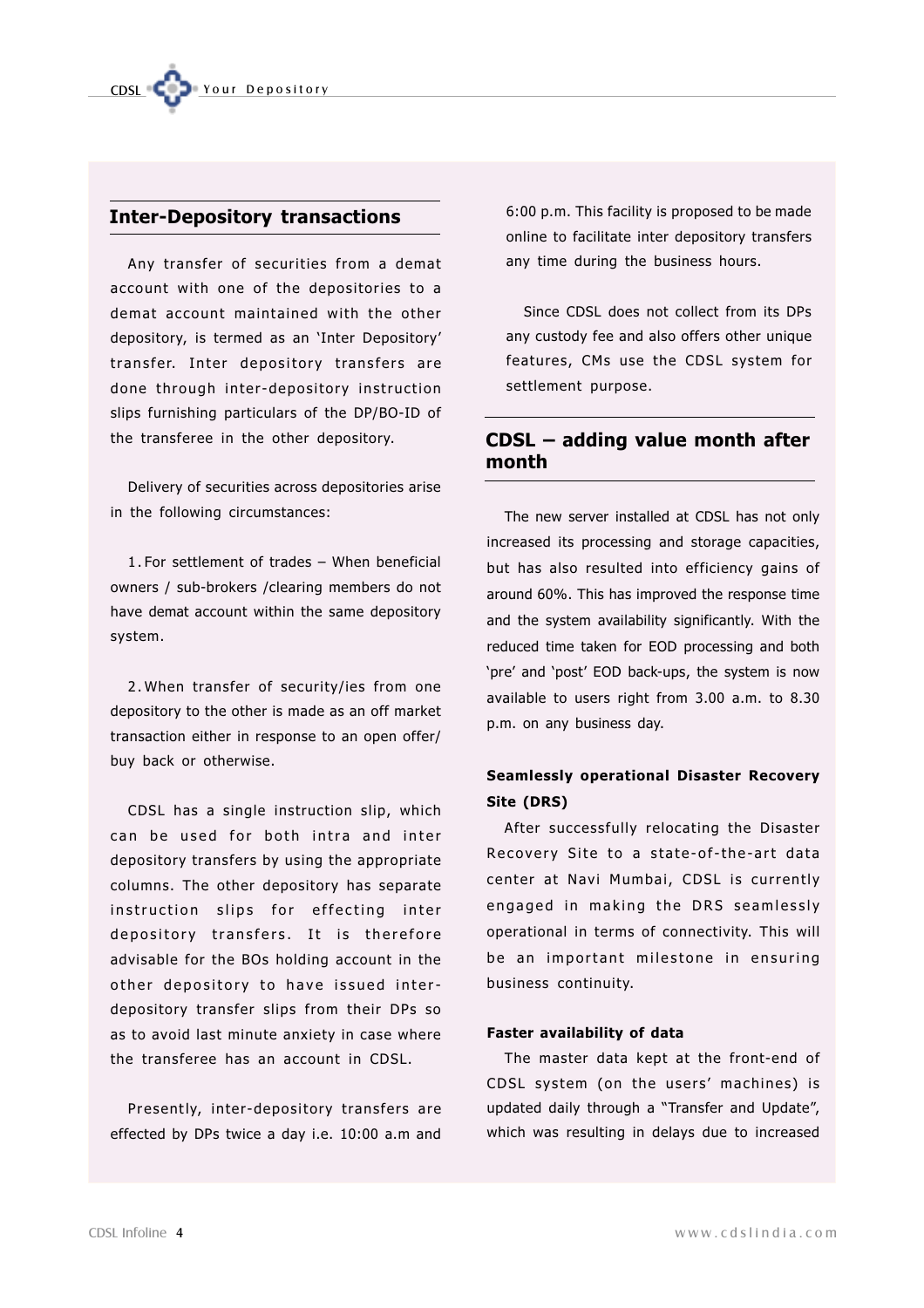

volumes. This procedure has since been modified in such a way that now only the incremental data is transferred, which enables DPs and Issuers/RTAs to update their master data quickly and commence their business operations early.

### "Pulling" of reports

From the system of downloading reports to DPs/ RTAs when they "registered" to the CDSL system, CDSL has now introduced pull facility for reports. This gives DPs/RTAs the benefit of downloading viewing the reports "as and when they require".

### Enhanced Services through easi

Benefits of CDSL's internet service 'Electronic Access to Securities Information' (easi) were explained in CDSL Infoline Issue of May-June,2002.

CDSL has since introduced new facilities through easi, both for Beneficial Owners (BOs) and Clearing Members(CMs). BOs can now get the day's closing rates of the stocks held in their CDSL demat accounts. This saves them from the efforts they



The sample view of the Overdue Report available at easi is as follows:

Experience the convenience in pay-in transactions by registering to easi now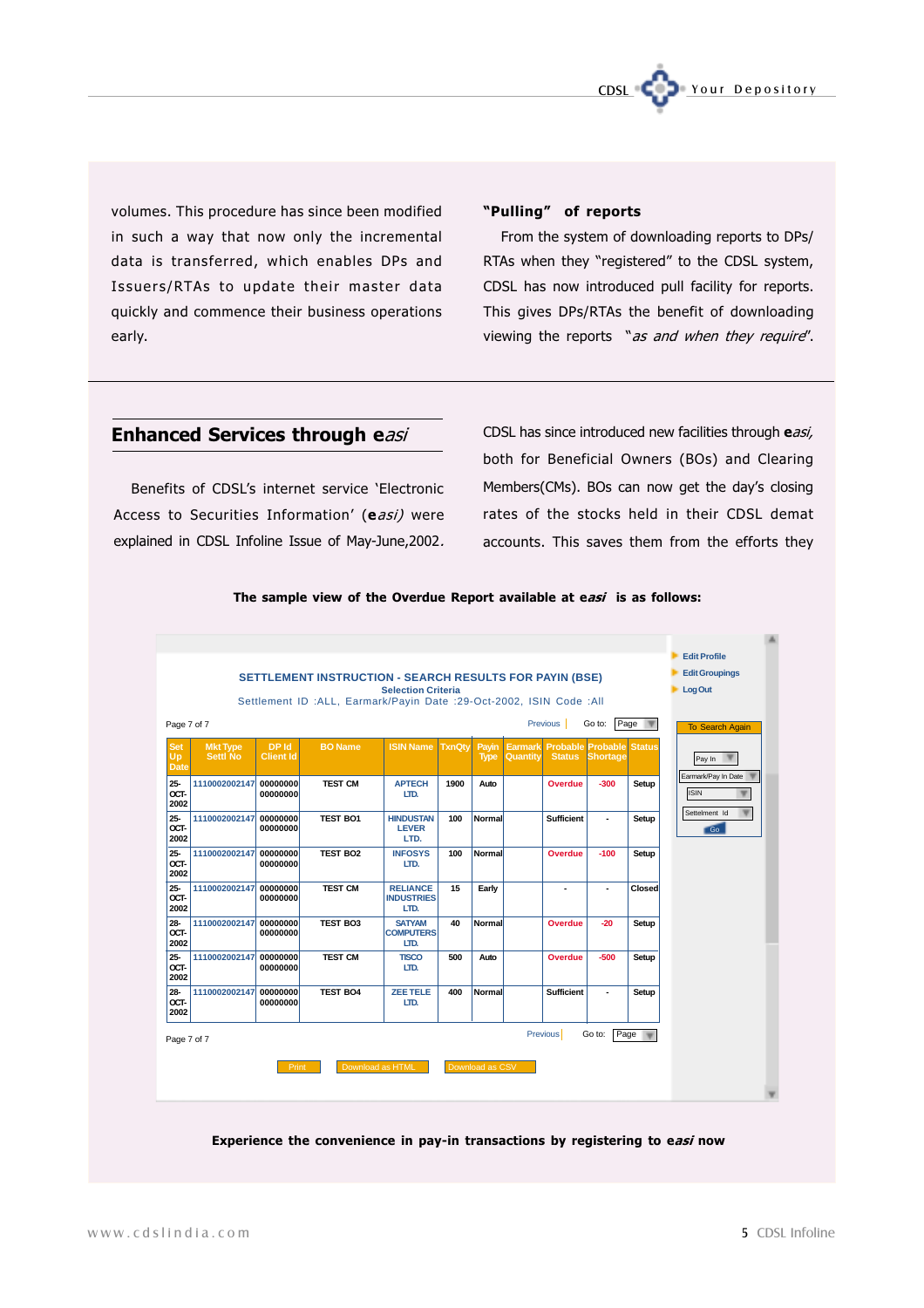are required to put through in going through the stock pages of news papers to find the closing rates of stocks in their portfolios. Further, it is now possible to identify stocks where a transaction has taken place within last one week, which is indicated in the electronic statement with the sign '+', '-' or '+-'.

CMs are required to monitor their pay-ins continuously. This work is simplified by the 'Overdue Report' (DP89) which is made available to CMs through DPs thrice a day. This overdue report is now also available through easi and can be accessed by any BSE CMs registered under easi. All the information is

updated every 30 minutes, which facilitates nearly upto the moment status of all pay-in transactions. Since overdue report can be downloaded in HTML and Excel formats, it facilitates sorting out of the information at the CMs' back-offices. This enables BSE CMs to monitor pay-ins done through CDSL at the client level without having to ask for physical proof of the delivery instructions, or demat account reports from the clients.

A CM can easily register for easi, by clicking on 'Register here -CM' link at www.cdslindia.com. In case any clarification is required CMs may contact CDSL Help Desk at 272 3333 extn.8624/8663/8639.

| No. | Sr. ISIN     | <b>Issuer</b><br><b>Name</b>         | Sr.<br>No. | <b>ISIN</b>  | <b>Issuer</b><br><b>Name</b>            |
|-----|--------------|--------------------------------------|------------|--------------|-----------------------------------------|
|     |              |                                      |            |              |                                         |
| 1   | INE428A01015 | Allahabad Bank                       | 18         | INE273E01017 | Manabarrie Tea Company Limited          |
| 2   | INE650F01013 | Andhra Expressway Limited            | 19         | INE703F01010 | Numero Uno International Limited        |
| 3   | INE352E01019 | Bipin Industrial Development Limited | 20         | INE473F01010 | Oscar Global Limited                    |
| 4   | INE509F01011 | Cupid Rubbers Limited                | 21         | INE704F01018 | Pet Plastics Limited                    |
| 5   | INE858E01015 | Focus Agro Products Limited          | 22         | INE101F01017 | Premier Cryogenics Limited              |
| 6   | INE612F01013 | Gayatrishakti Paper & boards Limited | 23         | INE651F01011 | Rajamundry Expressway Limited           |
| 7   | INE705F01015 | Gujarat Aqua Industries Limited      | 24         | INE535F01016 | Rajoo Engineers Limited                 |
| 8   | INE255F01011 | Gunny Chem-Tex India Limited         | 25         | INE731F01011 | Remi Metals Gujarat Limited             |
| 9   | INE007E01019 | <b>GVK Industires Limited</b>        | 26         | INE305D01019 | Sarup Tanneries Limited                 |
| 10  | INE429F01012 | Horizon Battery Technologies Limited | 27         | INE948E01014 | Sophia Exports Limited                  |
| 11  | INE304F01017 | Ispat Sheets Limited                 | 28         | INE618F01010 | Sree Jayalakshmi Autospin Limited       |
| 12  | INE321F01011 | Jagat Trading Enterprises Limited    | 29         | INE461A01016 | The Baroda Rayon Corporation<br>Limited |
| 13  | INE173F01016 | Jotindra Steel & Tubres Limited      | 30         | INE431F01018 | The Peria Karamalai Tea & Produce       |
| 14  | INE130F01016 | Key Corp Limited                     |            |              | Co. Limited                             |
| 15  | INE131F01014 | Konark Commerce & Industries         | 31         | INE511E01010 | Tulsian Investment Company Limited      |
|     |              | Limited                              | 32         | INE692A01016 | Union Bank of India                     |
| 16  | INE500F01010 | Kumar Food Industries Limited        | 33         | INE670F01011 | Union Bearings (India) Limited          |
| 17  | INE706F01013 | Majjarrsha Housing Finance Limited   | 34         | INE363F01013 | Winsome International Limited           |
|     |              |                                      |            |              |                                         |

## Equities admitted with CDSL during September-October, 2002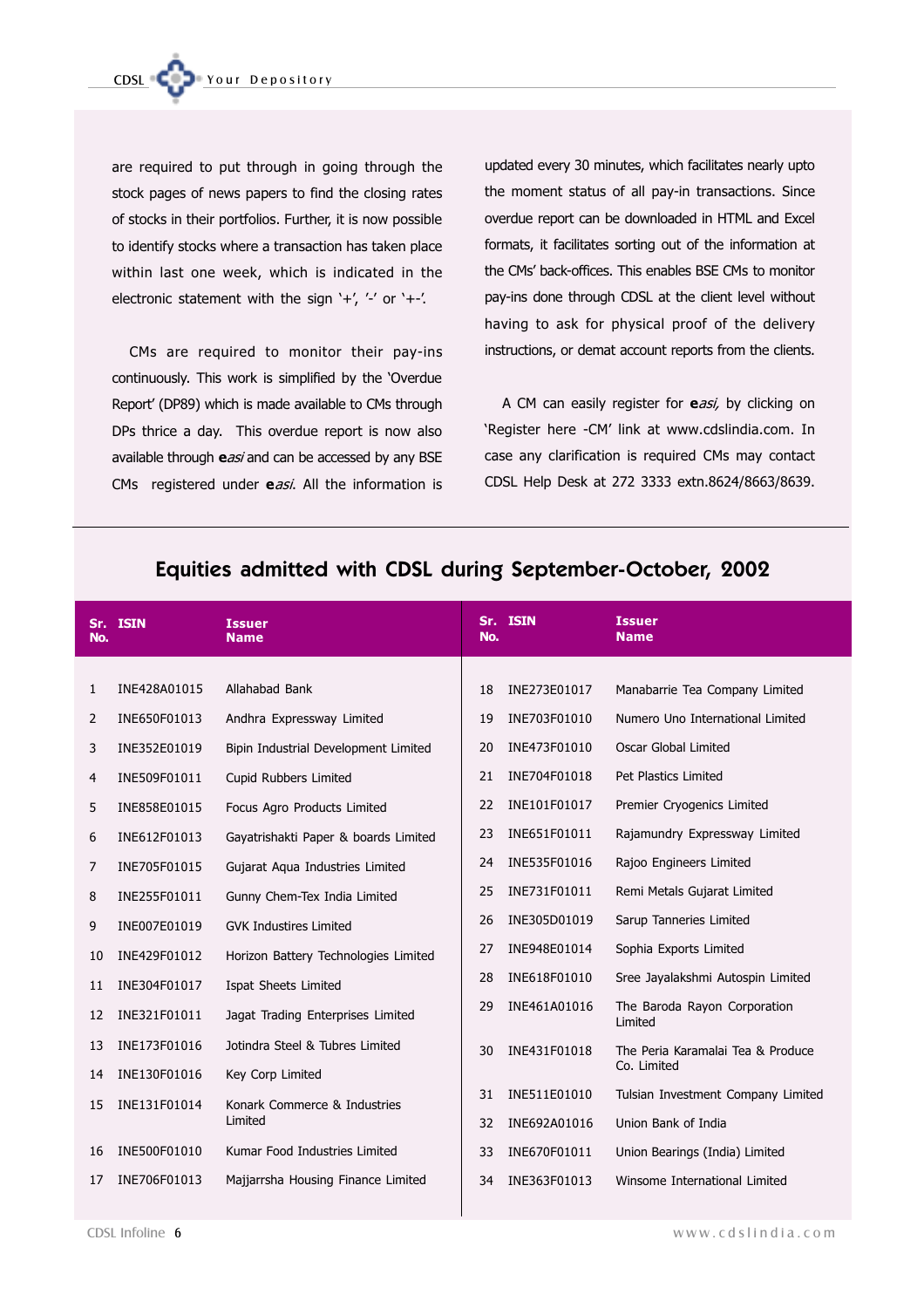

# Companies whose Debt instruments are admitted with CDSL

| Sr.      | <b>Company</b>                                                       | Sr.      | <b>Company</b>                                                         | Sr. | <b>Company</b>                                                           |
|----------|----------------------------------------------------------------------|----------|------------------------------------------------------------------------|-----|--------------------------------------------------------------------------|
| No.      | <b>Name</b>                                                          | No.      | <b>Name</b>                                                            | No. | <b>Name</b>                                                              |
|          |                                                                      |          |                                                                        |     |                                                                          |
|          | Aksh Optifibre Limited                                               | 50       | Indian Overseas Bank                                                   | 96  | Rajasthan State Industrial                                               |
| 1<br>2   | Alok Textile Industries Limited                                      | 51       | Indian Rayon and Industries Limited                                    |     | Development & Investment                                                 |
| 3        | Amforge Industries Limited                                           | 52       | Indo Gulf Corporation Limited                                          |     | Corporation Limited                                                      |
| 4        | Andhra Pradesh State Financial                                       | 53       | Industrial Development Bank of India                                   | 97  | Reliance Industries Limited                                              |
|          | Corporation                                                          | 54       | Infrastructure Leasing & Financial                                     | 98  | Reliance Petroleum Ltd                                                   |
| 5        | Ballarpur Industries Limited                                         |          | Services Limited                                                       | 99  | Sardar Sarovar Narmada Nigam                                             |
| 6        | Bank of Baroda                                                       | 55       | <b>Inox Air Products Limited</b>                                       |     | Limited                                                                  |
| 7        | Bank of India                                                        | 56       | Irama Estates Private Limited                                          |     | 100 Shree Rama Multi-Tech Limited                                        |
| 8        | Bank of Maharashtra                                                  | 57       | ITC Bhadrachalam Paperboards                                           |     | 101 Silverline Technologies Limited                                      |
| 9        | Bank of Punjab                                                       |          | Limited                                                                |     | 102 SKF Bearings India Limited                                           |
| 10       | Bharat Heavy Electricals Limited                                     | 58       | <b>ITI Limited</b>                                                     |     | 103 Small Industrial Development Bank                                    |
| 11       | Bharat Sanchar Nigam Limited                                         | 59       | Jindal Vijaynagar Steel Limited                                        |     | of India                                                                 |
| 12       | <b>Bharti Mobile Limited</b>                                         | 60       | Kesoram Industries Limited                                             |     | 104 South Asian Petrochem Limited                                        |
| 13<br>14 | <b>BOC India Limited</b><br><b>BPL Mobile Communications Limited</b> | 61<br>62 | Konkan Railway Corporation Limited                                     |     | 105 Southern Electricity Supply Company<br>of Orissa Limited             |
| 15       | <b>CEAT Limited</b>                                                  | 63       | Krishna Bhagya Jal Nigam Limited<br><b>KSB Pumps Limited</b>           |     | 106 Srei International Finance Limited                                   |
| 16       | Central Bank of India                                                | 64       | Lanco Kondapalli Power Private                                         |     | 107 State Bank of Hyderabad                                              |
| 17       | Centurion Bank Limited                                               |          | Limited                                                                |     | 108 State Bank of India                                                  |
| 18       | Century Enka Limited                                                 | 65       | Larsen & Toubro Limited                                                |     | 109 State Bank of Indore                                                 |
| 19       | Century Textiles and Industries Limitd                               | 66       | Leaseplan India Limited                                                |     | 110 State Bank of Travancore                                             |
| 20       | Core Emballage Limited (Formerly                                     | 67       | LIC Housing Finance Limited                                            |     | 111 Steel Authority of India Limited                                     |
|          | Core Biotech Limited)                                                | 68       | Lokhandwala Hotels Private Limited                                     |     | 112 Sterlite Industries (India) Limited                                  |
| 21       | Cyrus Investments Limited                                            | 69       | Madhya Pradesh Financial Corporation                                   |     | 113 Surya Roshni Limited                                                 |
| 22       | Dalmia Cement (Bharat) Ltd                                           | 70       | Madras Cements Limited                                                 |     | 114 Syndicate Bank                                                       |
| 23       | Deepak Fertilisers and Petrochemicals                                | 71       | Maharashtra Krishna Valley                                             |     | 115 Tamil Nadu Industrial Development                                    |
|          | Corporation Limited                                                  |          | Development Corporation                                                |     | Corporation Limited                                                      |
| 24<br>25 | Dena bank                                                            | 72       | Maharashtra State Financial                                            |     | 116 Tata Chemicals Limited                                               |
| 26       | Essar Oil Limited<br>Export-Import Bank of India                     | 73       | Corporation<br>Maharashtra State Road                                  |     | 117 Tata Engineering and Locomotive<br>Company Limited [TELCO]           |
| 27       | Floatglass India Limited                                             |          | Development Corporation                                                |     | 118 Tata Finance Limited                                                 |
| 28       | Gloafame Cotspin Industries Limited                                  |          | Limited                                                                |     | 119 Tata International Limited                                           |
| 29       | GMR Infrastructure Limited (Formerly                                 | 74       | Mindteck (India) Limited (Formerly                                     |     | 120 Tata Investment Corporation                                          |
|          | <b>GMR Vasavi Infrastructure Finance</b>                             |          | Hinditron Informatics Limited)                                         |     | Limited                                                                  |
|          | Limited)                                                             | 75       | N R Agarwal Industries Limited                                         |     | 121 The Arvind Mills Limited                                             |
| 30       | Godavari Marathwada Irrigation                                       | 76       | Narmada Cement Company Limited                                         |     | 122 The Indian Seamless Metal Tubes                                      |
|          | Development Corporation,                                             | 77       | Narmada Chematur Petrochemicals                                        |     | Limited (Formerly Kalyani Seamless                                       |
|          | Aurangabad                                                           |          | Limited                                                                |     | Tubes Limited)                                                           |
| 31       | Grasim Industries Limited                                            | 78       | National Aluminium Company Limited                                     |     | 123 The Paper Products Limited                                           |
| 32       | Gujarat Ambuja Cements Limited                                       | 79       | National Bank for Agriculture and                                      |     | 124 The South Indian Bank Limited                                        |
|          | 33 Gujarat Borosil Limited                                           | 80       | Rural Development                                                      |     | 125 Thomson Press (India) Limited<br>126 Torrent Pharmaceuticals Limited |
| 34<br>35 | Gujarat Gas Company Limited<br>Gujarat State Energy Generation       | 81       | National Fertilizers Limited<br>National Hydroelectric Power           |     | 127 UCO Bank                                                             |
|          | Limited                                                              |          | Corporation Limited                                                    |     | 128 Union Bank of India                                                  |
| 36       | Gujarat State Petronet Limited                                       | 82       | National Thermal Power Corporation                                     |     | 129 United Western Bank Limited                                          |
| 37       | Haren Textiles Limted                                                |          | Limited                                                                |     | 130 UTI Bank Limited                                                     |
| 38       | Hindalco Industries Limited                                          | 83       | Neelachal Ispat Nigam Limited                                          |     | 131 Vanasthali Textile Industries Limited                                |
| 39       | Hindustan Aeronautics Limited                                        | 84       | Neyveli Lignite Corpration Limited                                     |     | 132 Varun Shipping Company Limited                                       |
| 40       | Hindustan Copper Limited                                             | 85       | Nirma Limited                                                          |     | 133 Vidarbha Irrigation Development                                      |
| 41       | <b>HMT Limited</b>                                                   | 86       | Nishkalp Investments & Trading Co                                      |     | Corporation                                                              |
| 42       | Housing and Urban Development                                        |          | Limited                                                                |     | 134 Videocon Appliances Limited                                          |
|          | Corporation Limited                                                  | 87       | Noida Toll Bridge Company Limited                                      |     | 135 Welspun Gujarat Stahl Rohren                                         |
| 43       | Housing Development Finance                                          | 88       | North Eastern Electricity Supply                                       |     | Limited                                                                  |
|          | Corporation Limited                                                  |          | Company of Orissa Limited                                              |     | 136 Welspun India Limited                                                |
| 44<br>45 | <b>ICICI Bank Limited</b><br>Idea Cellular Limited (Formerly Birla   | 89<br>90 | Nuclear Power Corporation Limited<br>Power Finance Corporation Limited |     | 137 Welspun Syntex Limited<br>138 Western Electricity Supply Company     |
|          | Tata AT & T Limited)                                                 | 91       | Power Grid Corporation of India                                        |     | of Orissa Limited                                                        |
| 46       | <b>IFCI Limited</b>                                                  |          | Limited                                                                |     | 139 Whirlpool of India Limited                                           |
| 47       | Indian Aluminium Company Limited                                     | 92       | <b>Prism Cement Limited</b>                                            |     | 140 Wockhardt Life Sciences Limited                                      |
| 48       | Indian Farmers Fertiliser Cooperative                                | 93       | Punjab & Sind Bank                                                     |     | 141 Wockhardt Limited                                                    |
|          | Limited                                                              | 94       | Punjab National Bank                                                   |     | 142 World Resorts Limted                                                 |
| 49       | Indian Oil Corporation Limited                                       | 95       | Reliance Capital Limited                                               |     | 143 Zydus Cadilla Healthcare Limited                                     |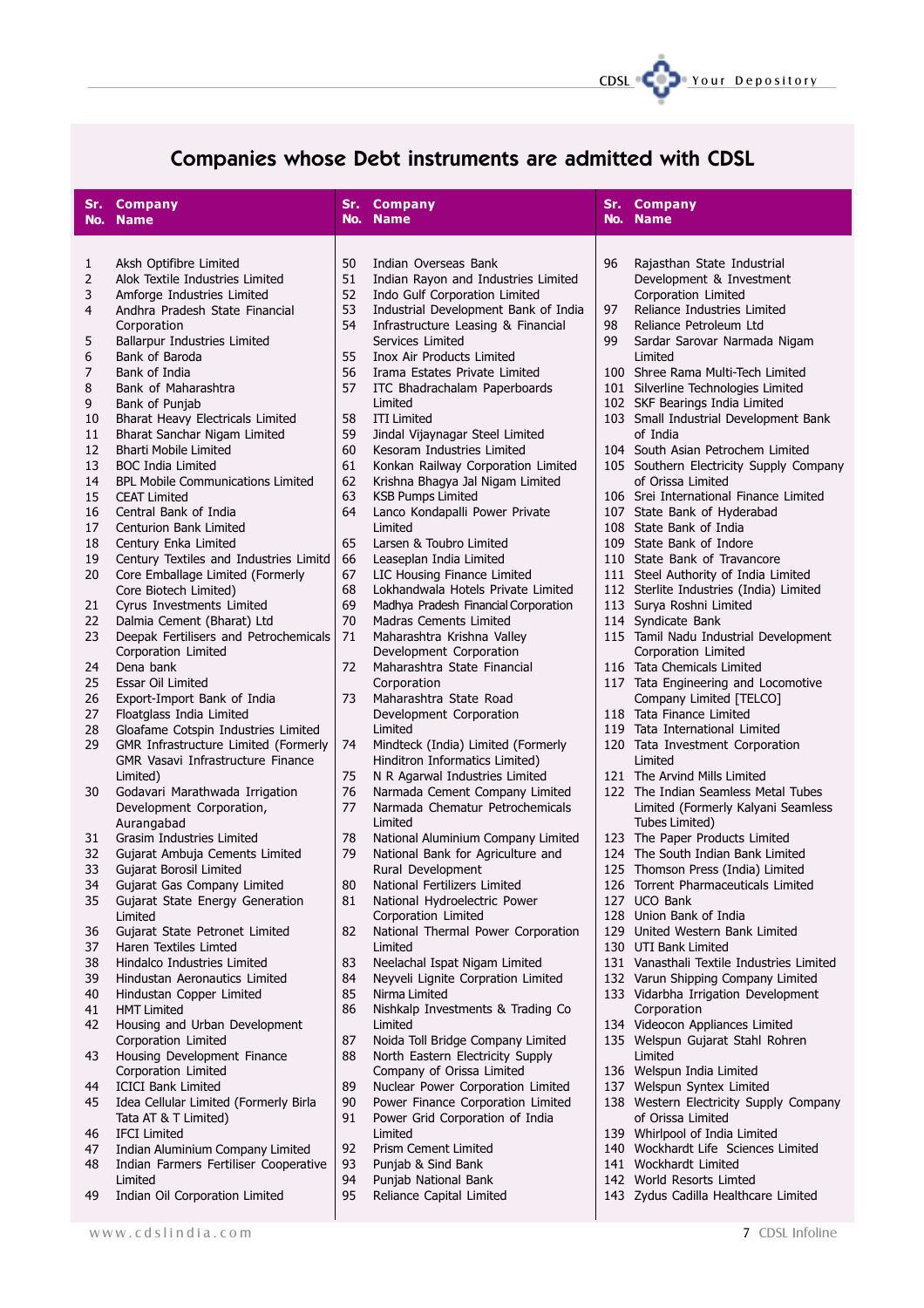

# Debt Instruments Admitted in September to October, 2002

| <b>ISIN</b>                   | Description of the Debt Instruments                                              | <b>ISIN</b>  | Description of the Debt Instruments                                                 |
|-------------------------------|----------------------------------------------------------------------------------|--------------|-------------------------------------------------------------------------------------|
| <b>CESC Limited</b>           |                                                                                  | INE005A08RR4 | 14.25% ICICI B98 UMD - UMD DOM 04-03-2005                                           |
| INE486A07010                  | CESC 16% SR NCDs Final DOM 03-01-2004                                            | INE005A08RT0 | 14% ICICI B98 UMD - UMD DOM 24-02-2003                                              |
| INE486A07036                  | CESC 16% SR NCDs Final DOM 03-04-2004                                            | INE005A08PQ0 | 14% ICICI G98 UMD - UMD DOM 15-12-2003                                              |
| INE486A07028                  | CESC 16% SR NCDs DOM 31-01-2004                                                  | INE005A08PR8 | 14% ICICI B98 UMD - UMD DOM 02-03-2003                                              |
|                               |                                                                                  | INE005A08PO5 | 10.10% ICICI NMDQ202 UNMD - Unsecured Non                                           |
| <b>Haren Textiles Limited</b> |                                                                                  |              | Marketable Debentures DOM 17-08-2008                                                |
| INE735F08017                  | HAREN - 18.00% Unsecured Optionally Convertible                                  |              |                                                                                     |
|                               | Debentures DOM 31-03-2006                                                        |              | <b>Indo Gulf Corporation Limited</b>                                                |
|                               |                                                                                  | INE022A08052 | 8.10% SR Non Convertible (Privately placed) Debentures                              |
|                               | Housing and Urban Development Corporation Limited (HUDCO)                        |              | DOM 19-07-2009                                                                      |
| INE031A08327                  | HUDCO - Unsecured NCBs Series XVI A DOM 31-03-2007                               |              |                                                                                     |
| INE031A08335                  | HUDCO - Unsecured NCBs Series XVI B DOM 31-03-2010                               |              | Industrial Development Bank of India (IDBI)                                         |
|                               |                                                                                  | INE008A09307 | IDBI - 24.50% Unsecured NCBs Flexibonds -2 -Option A                                |
| <b>ICICI Bank Limited</b>     |                                                                                  |              | DOM 31-01-2005                                                                      |
| INE005A08OI0                  | ICICI NMDDEC00 UNMD - Unsecured Non Marketable                                   | INE008A09315 | IDBI - 15.50% Unsecured NCBs Flexibonds -2 -Option B                                |
|                               | Debentures DOM 08-12-2005                                                        |              | DOM 31-01-2005                                                                      |
| INE005A09AE6                  | ICICI BO/RH/66/96-97/121 UPN - Unsecured Promissory<br>Notes DOM 01-01-2003      | INE008A09323 | IDBI - 15% Unsecured NCBs -Flexibonds-2 - FMI DOM<br>31-01-2005                     |
| INE005A09AF3                  | ICICI BO/RH/67/96-97/122 UPN - Unsecured Promissory                              | INE008A09331 | IDBI - 15.48% Unsecured NCBs Flexibonds-2 - FDM DOM                                 |
|                               | Notes DOM 01-01-2004                                                             |              | 30-11-2011                                                                          |
| INE005A08OQ3                  | ICICI E97 UMD - UMD DOM 09-09-2007                                               | INE008A09349 | IDBI Flexibonds-14 RIB - A - UnSR Non Convertible                                   |
| INE005A08OR1                  | ICICI D98 UMD - UMD DOM 16-06-2005                                               |              | Regular Income Bond DOM 12-09-2007                                                  |
| INE005A08OS9                  | ICICI F98 UMD - UMD DOM 16-07-2005                                               | INE008A09356 | IDBI Flexibonds-14 RIB - B - UnSR Non Convertible Regular                           |
| INE005A08PA4                  | ICICI F98 UMD - UMD DOM 04-08-2003                                               |              | Income Bond DOM 12-09-2007                                                          |
| INE005A08PB2                  | ICICI F98 UMD - UMD DOM 28-07-2003                                               | INE008A09364 | IDBI Flexibonds-14 RIB - C - UnSR Non Convertible                                   |
| INE005A08OW1                  | ICICI D97 UMD - UMD DOM 09-12-2002                                               |              | Regular Income Bond DOM 12-09-2007                                                  |
| INE005A08OX9                  | ICICI F98 UMD - UMD DOM 03-08-2003                                               | INE008A09372 | IDBI Flexibonds-14 RIB - D - UnSR Non Convertible                                   |
| INE005A08OY7                  | ICICI G98 UMD - UMD DOM 07-01-2004                                               |              | Regular Income Bond DOM 12-09-2009                                                  |
| INE005A08OZ4                  | ICICI F98 UMD - UMD DOM 31-07-2003                                               | INE008A09380 | IDBI Flexibonds-14 RIB - E - UnSR Non Convertible Regular                           |
| INE005A08OT7                  | ICICI D98 UMD - UMD DOM 03-07-2005                                               |              | Income Bond DOM 12-09-2009                                                          |
|                               | INE005A08OO8 ICICI B98 UMD - UMD DOM 12-03-2005                                  | INE008A09398 | IDBI Flexibonds-14 RIB - F - UnSR Non Convertible Regular                           |
| INE005A08PC0                  | ICICI D98 UMD - UMD DOM 01-07-2003                                               |              | Income Bond DOM 12-09-2009                                                          |
| INE005A08OP5                  | ICICI F98 UMD - UMD DOM 17-09-2003                                               | INE008A09430 | IDBI Flexibonds-14 MMB - A - UnSR Non Convertible                                   |
| INE005A08ON0                  | ICICI D98 UMD - UMD DOM 22-05-2003                                               |              | Regular Income Bond DOM 12-11-2007                                                  |
| INE005A08OU5                  | ICICI B98 UMD - UMD DOM 29-01-2003                                               | INE008A09448 | IDBI Flexibonds-14 MMB - B - UnSR Non Convertible                                   |
|                               | INE005A08OM2 ICICI F98 UMD - UMD DOM 11-08-2005                                  |              | Regular Income Bond DOM 12-02-2010                                                  |
| INE005A08OV3                  | ICICI N1DQ4C10 UNMD - Unsecured Non Marketable                                   | INE008A09455 | IDBI Flexibonds-14 MMB - C - UnSR Non Convertible                                   |
|                               | Debentures DOM 17-03-2016                                                        |              | Regular Income Bond DOM 12-04-2012                                                  |
|                               | INE005A08QA2 14% ICICI B98 UMD - UMD DOM 28-02-2003                              | INE008A09455 | IDBI Flexibonds-14 RTB - A - UnSR Non Convertible                                   |
| INE005A09AI7                  | 11.10% ICICI PPLMA101 UPN - Unsecured Promissory                                 |              | Regular Income Bond DOM 12-09-2009                                                  |
|                               | Notes DOM 12-03-2006                                                             | INE008A09422 | IDBI Flexibonds-14 RTB - B - UnSR Non Convertible                                   |
| INE005A08PV0                  | 14% ICICI A99 UMD - UMD DOM 05-02-2004                                           |              | Regular Income Bond DOM 12-09-2012                                                  |
| INE005A08QS4<br>INE005A08RG7  | 14% ICICI B98 UMD - UMD DOM 11-03-2003<br>14% ICICI F98 UMD - UMD DOM 03-10-2003 | INE008A09406 | IDBI Flexibonds-14 GIB - UnSR Non Convertible Regular<br>Income Bond DOM 12-09-2007 |
| INE005A08QX4                  | 14.25% ICICI F98 UMD - UMD DOM 22-07-2005                                        |              |                                                                                     |
| <b>INE005A08RH5</b>           | 14% ICICI F98 UMD - UMD DOM 01-08-2003                                           |              | Lokhandwala Hotels Private Limited                                                  |
| INE005A08RE2                  | 14.25% ICICI F98 UMD - UMD DOM 10-09-2005                                        | INE494F07013 | 11.75% SR Non Cumulative NCDs - Class III Final DOM                                 |
| INE005A08RO1                  | 14.25% ICICI F98 UMD - UMD DOM 19-09-2005                                        |              | 09-09-2017                                                                          |
| INE005A08RB8                  | 14% ICICI F98 UMD - UMD DOM 08-07-2003                                           | INE494F07021 | 11.75% SR Non Cumulative NCDs - Class I Final DOM                                   |
| INE005A08RC6                  | 14.25% ICICI F98 UMD - UMD DOM 27-10-2005                                        |              | 09-09-2017                                                                          |
| INE005A08RS2                  | 14.60% ICICI B98 UMD - UMD DOM 12-02-2003                                        | INE494F07039 | 11.75% SR Non Cumulative NCDs - Class II Final DOM                                  |
| INE005A08SI1                  | 11.90% ICICI NMIMD110 UNMD - Unsecured Non                                       |              | 09-09-2017                                                                          |
|                               | Marketable Debentures DOM 29-12-2005                                             | INE494F07047 | 11.75% SR Non Cumulative NCDs - Class IV Final DOM                                  |
| INE005A08QB0                  | 15% ICICI B98 UMD - UMD DOM 20-03-2003                                           |              | 09-09-2017                                                                          |
| INE005A08RQ6                  | 14.30% ICICI B98 UMD - UMD DOM 13-02-2005                                        |              |                                                                                     |
| INE005A08PU2                  | 14.25% ICICI F98 UMD - UMD DOM 12-09-2005                                        |              | <b>Maharashtra Krishna Valley Development Corporation (MKVDC)</b>                   |
| INE005A08PP2                  | 12.50% ICICI F97 UMD - UMD DOM 12-12-2002                                        | INE343E08013 | MKVDC - 11.50% Secured NCBs - Bond Series 2001/A                                    |
| <b>INE005A08PN7</b>           | 14.50% ICICI B98 UMD - UMD DOM 05-03-2003                                        |              | Option A DOM 31-05-2012                                                             |
| INE005A08PM9                  | 14.25% ICICI D98 UMD DOM 25-06-2005                                              |              |                                                                                     |
| INE005A08PS6                  | 11.20% ICICI DNPCM700 UNMD - Unsecured Non                                       |              | <b>Maharashtra State Financial Corporation</b>                                      |
|                               | Marketable Debentures DOM 20-07-2005                                             | INE934E09041 | MSFC - SRNCBs2002 50th Series DOM 12-11-2002                                        |
| INE005A08PT4                  | 11.20% ICICI DNPCM700 UNMD - Unsecured Non                                       | INE934E09058 | MSFC - SRNCBs2003 51st Series DOM 11-02-2003                                        |
|                               | Marketable Debentures DOM 07-07-2003                                             | INE934E09066 | MSFC - SRNCBs2008 52nd Series DOM 23-06-2008                                        |

 $\blacksquare$ 

CDSL Infoline 8 • DOM - Date of Maturity (where ever redemption is in more than one installment 'Final DOM' is mentioned) WWW.Cdslindia.com NCDs - Non Convertible Debentures NCBs - Non Convertible - Bonds NCR - Non Convertible Redeemable UMD -Unsecured Marketable Debentures SR - Secured Redeemable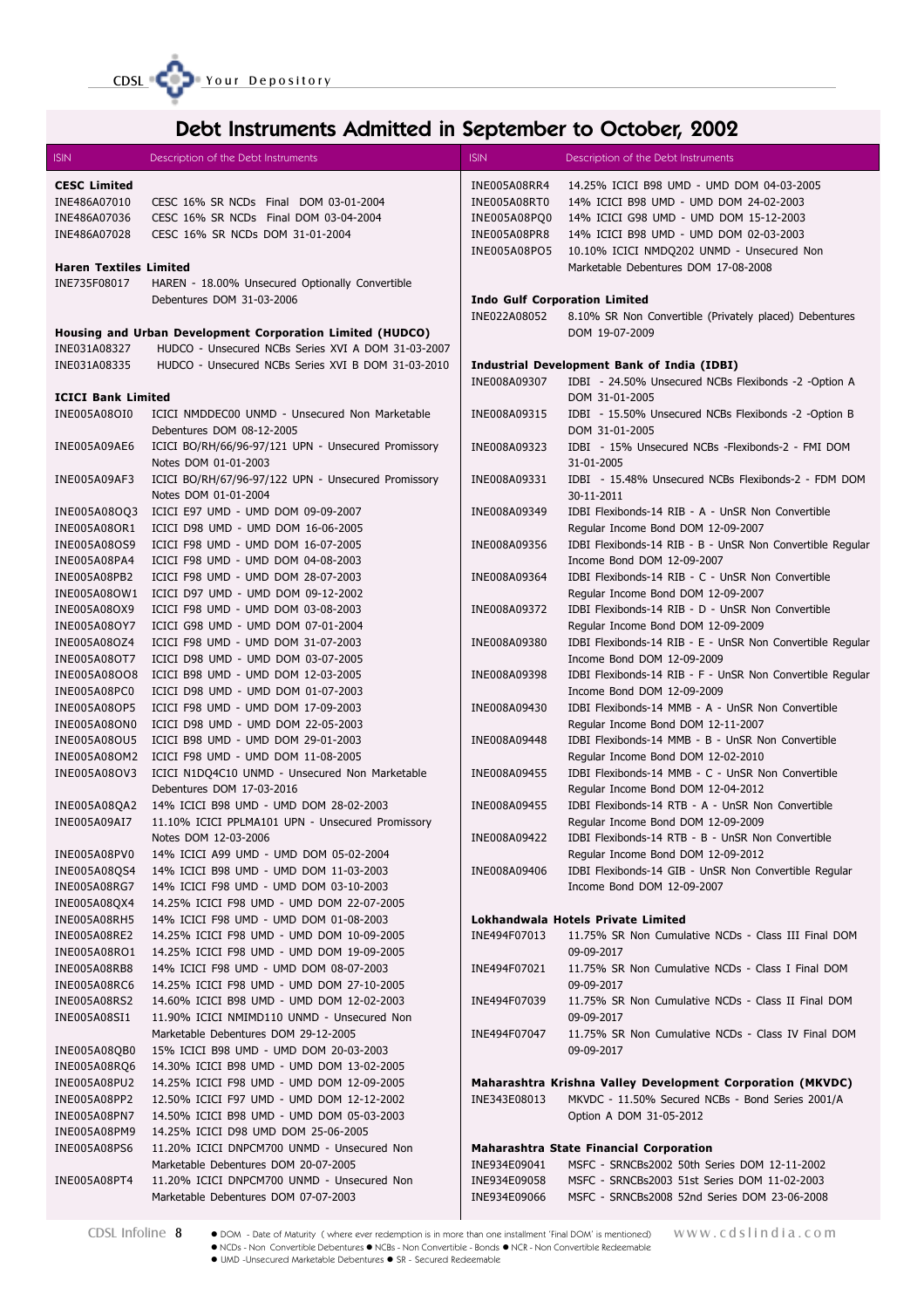

| <b>ISIN</b>                  | Description of the Debt Instruments                                                          | <b>ISIN</b>                          | Description of the Debt Instruments                                                                                  |
|------------------------------|----------------------------------------------------------------------------------------------|--------------------------------------|----------------------------------------------------------------------------------------------------------------------|
| INE934E09074                 | MSFC - SRNCBs2008 53rd Series DOM 17-11-2008                                                 | INE341E07084                         | MSRDC - 13.50% Secured NCBs - Series IV - Type A DOM                                                                 |
| INE934E09082                 | MSFC - SRNCBs2009 54th Series DOM 09-02-2009                                                 |                                      | 03-05-2015                                                                                                           |
| INE934E09090                 | MSFC - SRNCBs2009 55th Series DOM 28-06-2009                                                 | INE341E07092                         | MSRDC - 13.50% Secured NCBs - Series V - Type A DOM                                                                  |
| INE934E09108                 | MSFC - SRNCBs2009 56th Series DOM 26-10-2009                                                 |                                      | 01-07-2015                                                                                                           |
| INE934E09116                 | MSFC - SRNCBs2010 57th Series DOM 18-01-2010                                                 | INE341E07118                         | MSRDC - 13.50% Secured NCBs - Series VI - Type A DOM                                                                 |
| INE934E09124                 | MSFC - SRNCBs2010 58th Series DOM 28-06-2010                                                 |                                      | 22-09-2015                                                                                                           |
| INE934E09132                 | MSFC - SRNCBs2010 59th Series DOM 15-11-2010                                                 | INE341E07142                         | MSRDC - 13.50% Secured NCBs - Series VII - Type A                                                                    |
| INE934E09140                 | MSFC - SRNCBs2011 60th Series DOM 13-02-2011                                                 |                                      | DOM 24-10-2015                                                                                                       |
| INE934E09157                 | MSFC - SRNCBs2011 61st Series DOM 04-09-2011                                                 | INE341E07225                         | MSRDC - 12.25% Secured NCBs - Series IX - Instrument D<br>DOM 01-06-2013                                             |
| INE934E09165                 | MSFC - SRNCBs2012 62nd Series DOM 09-01-2012                                                 | INE341E07258                         | MSRDC - 12.25% Secured NCBs - Series X - Instrument D                                                                |
| INE934E09173                 | MSFC - SRNCBs2012 63rd Series DOM 13-02-2012                                                 |                                      | DOM 23-07-2013                                                                                                       |
| INE934E09181<br>INE934E09199 | MSFC - SRNCBs2007 64th Series DOM 27-08-2007<br>MSFC - SRNCBs2007 65th Series DOM 22-12-2007 | INE341E07274                         | MSRDC - 13.50% Secured NCBs - Series XI DOM 24-07-2016                                                               |
| INE934E09207                 | MSFC - SRNCBs2003 66th Series DOM 13-08-2003                                                 | INE341E07266                         | MSRDC - 13.50% Secured NCBs - Series XI DOM 27-07-2016                                                               |
| INE934E09215                 | MSFC - SRNCBs2004 67th Series DOM 01-09-2004                                                 | INE341E08017                         | MSRDC - 13.50% Secured NCBs - Series XII DOM 14-08-2016                                                              |
| INE934E09223                 | MSFC - SRNCBs2005 68th Series DOM 02-02-2005                                                 | INE341E08025                         | MSRDC - 13.50% Secured NCBs - Series XII DOM 31-08-2016                                                              |
| INE934E09231                 | MSFC - SRNCBs2005 69th Series DOM 03-02-2005                                                 | INE341E08033                         | MSRDC - 13.50% Secured NCBs - Series XII DOM 10-09-2016                                                              |
| INE934E09249                 | MSFC - SRNCBs2005 70th Series DOM 07-12-2005                                                 | INE341E08041<br>INE341E08058         | MSRDC - 13.50% Secured NCBs - Series XIII DOM 19-10-2016<br>MSRDC - 13.50% Secured NCBs - Series XIII DOM 23-10-2016 |
| INE934E09256                 | MSFC - SRNCBs2006 71st Series DOM 19-09-2006                                                 | INE341E08066                         | MSRDC - 13.00% Secured NCBs - Series XV DOM 13-02-2017                                                               |
| INE934E09264                 | MSFC - SRNCBs2007 72nd Series DOM 30-01-2007                                                 | INE341E08090                         | MSRDC - 13.00% Secured NCBs - Series XV DOM 20-03-2017                                                               |
| INE934E09272                 | MSFC - SRNCBs2007 73rd Series DOM 23-10-2007                                                 |                                      |                                                                                                                      |
| INE934E09280                 | MSFC - SRNCBs2008 74th Series DOM 22-01-2008                                                 | <b>Neelachal Ispat Nigam Limited</b> |                                                                                                                      |
| INE934E09298                 | MSFC - SRNCBs2009 75th Series DOM 18-02-2009                                                 | INE51407018                          | 13.35% Secured NCBs - 1st Tranche DOM 30-06-2009                                                                     |
| INE934E09306                 | MSFC - SRNCBs2010 76th Series DOM 07-06-2010<br>MSFC - SRNCBs2010 77th Series DOM 27-06-2010 | INE514F07026                         | 13.35% Secured NCBs - 2nd Tranche DOM 31-10-2009                                                                     |
| INE934E09314                 |                                                                                              |                                      |                                                                                                                      |
|                              | Maharashtra State Road Development Corporation Limited                                       | INE130E07016                         | Nishkalp Investments & Trading Co. Limited<br>14% SR Non Cumulative NCDs Final DOM 01-04-2003                        |
| INE341E07019                 | MSRDC - 14.00% Secured Non Convertible Regular Return                                        |                                      |                                                                                                                      |
|                              | Bonds - Series I DOM 31-12-2002                                                              |                                      | Noida Toll Bridge Company Limited                                                                                    |
| INE341E07035                 | MSRDC - 13.65% Secured NCBs - Series II - Instrument A                                       | INE781B07012                         | 14.00% Secured Non Cumulative Fully Convertible                                                                      |
|                              | DOM 01-10-2004                                                                               |                                      | Debentures DOM 03-11-2002                                                                                            |
| INE341E07043                 | MSRDC - 14.15% Secured NCBs - Series II - Instrument B                                       | INE781B11014                         | Secured Non Cumulative Non Convertible Deep Discount                                                                 |
|                              | DOM 01-09-2009                                                                               |                                      | Bonds DOM 03-11-2015                                                                                                 |
| INE341E07050                 | MSRDC - 14.15% Secured NCBs - Series II - Instrument D                                       |                                      |                                                                                                                      |
| INE341E07100                 | DOM 01-09-2011<br>MSRDC - 13.10% Secured NCBs - Series V - Type B Final                      | INE206D08097                         | <b>Nuclear Power Corporation Limited [NPIL]</b><br>8.20% Taxfree SR Non Cumulative Bonds - Series 18 DOM             |
|                              | DOM 01-07-2010                                                                               |                                      | 20-02-2012                                                                                                           |
| INE341E07126                 | MSRDC - 13.10% Secured NCBs - Series VI - Type B Final                                       | INE206D08089                         | 10.25% Infrastructure SR NCBs - Series 15 (Infra) DOM                                                                |
|                              | DOM 22-09-2010                                                                               |                                      | 06-01-2008                                                                                                           |
| INE341E07159                 | MSRDC - 13.10% Secured NCBs - Series VII - Type B                                            | INE206D08071                         | 8.25% Tax Free SR NCBs - Series 15 DOM 06-01-2016                                                                    |
|                              | DOM 24-10-2010                                                                               | INE206D08063                         | 11.35% Taxable SR NCBs - Serires 15 (T) DOM 06-01-2008                                                               |
| INE341E07167                 | MSRDC - 13.10% Secured NCBs - Series VII - Type C                                            | INE206D08055                         | 9.00% Tax Free SR NCBs - Series 14 DOM 31-03-2015                                                                    |
|                              | DOM 27-11-2010                                                                               | INE206D08048<br>INE206D08030         | 10.00% Infrastructure SR NCBs - Series 13 DOM 31-03-2009<br>10.50% Tax Free SR NCBs - Series 12 DOM 20-10-2013       |
| INE341E07175                 | MSRDC - 13.00% Secured NCBs - Series VIII - Instrument                                       |                                      |                                                                                                                      |
|                              | A DOM 26-02-2011<br>MSRDC - 13.00% Secured NCBs - Series VIII - Instrument                   |                                      | Power Grid Corporation of India Limited [PGCOIL]                                                                     |
| INE341E07183                 | B DOM 26-02-2011                                                                             | INE752E07017                         | PGCOIL - 12.25% PowerGrid Taxable Secured NCBs- Series                                                               |
| INE341E07191                 | MSRDC - 13.50% Secured NCBs - Series VIII - Instrument                                       |                                      | IX DOM 22-08-2003                                                                                                    |
|                              | C DOM 26-02-2011                                                                             | INE752E07025                         | PGCOIL - 12.25% PowerGrid Taxable Secured NCBs- Series                                                               |
| INE341E07209                 | MSRDC - 12.00% Secured NCBs - Series IX - Instrument A                                       |                                      | IX DOM 22-08-2004                                                                                                    |
|                              | DOM 01-06-2011                                                                               | INE752E07033                         | PGCOIL - 12.25% PowerGrid Taxable Secured NCBs- Series<br>IX DOM 22-08-2005                                          |
| INE341E07217                 | MSRDC - 12.50% Secured NCBs - Series IX - Instrument C                                       | INE752E07041                         | PGCOIL - 12.25% PowerGrid Taxable Secured NCBs- Series                                                               |
|                              | DOM 01-06-2011                                                                               |                                      | IX DOM 22-08-2006                                                                                                    |
| INE341E07233                 | MSRDC - 12.00% Secured NCBs - Series X - Instrument A                                        | INE752E07058                         | PGCOIL - 12.25% PowerGrid Taxable Secured NCBs- Series                                                               |
|                              | DOM 23-07-2011                                                                               |                                      | IX DOM 22-08-2007                                                                                                    |
| INE341E07241                 | MSRDC - 12.50% Secured NCBs - Series X - Instrument C                                        | INE752E07066                         | PGCOIL - 12.25% PowerGrid Taxable Secured NCBs- Series                                                               |
|                              | DOM 23-07-2011                                                                               |                                      | IX DOM 22-08-2008                                                                                                    |
| INE341E08074                 | MSRDC - 12.00% Secured NCBs - Series XIV - Instrument<br>A DOM 16-05-2012                    | INE752E07074                         | PGCOIL - 12.25% PowerGrid Taxable Secured NCBs- Series                                                               |
| INE341E08082                 | MSRDC - 12.50% Secured NCBs - Series XIV - Instrument C                                      | INE752E07082                         | IX DOM 22-08-2009<br>PGCOIL - 12.25% PowerGrid Taxable Secured NCBs- Series                                          |
|                              | DOM 16-05-2012                                                                               |                                      | IX DOM 22-08-2010                                                                                                    |
| INE341E07027                 | MSRDC - 11.50% Secured Non Convertible Infrastructure                                        | INE752E07090                         | PGCOIL - 12.25% PowerGrid Taxable Secured NCBs- Series                                                               |
|                              | Bonds - Series I Final DOM 31-01-2005                                                        |                                      | IX DOM 22-08-2011                                                                                                    |
| INE341E07068                 | MSRDC - 13.50% Secured NCBs - Series III - Type A DOM                                        | INE752E07108                         | PGCOIL - 12.25% PowerGrid Taxable Secured NCBs- Series                                                               |
|                              | 02-05-2015                                                                                   |                                      | IX DOM 22-08-2012                                                                                                    |
|                              |                                                                                              |                                      |                                                                                                                      |

www.cdslindia.com DOM - Date of Maturity ( where ever redemption is in more than one installment 'Final DOM' is mentioned) 9 CDSL Infoline NCDs - Non Convertible Debentures NCBs - Non Convertible - Bonds NCR - Non Convertible Redeemable UMD -Unsecured Marketable Debentures SR - Secured Redeemable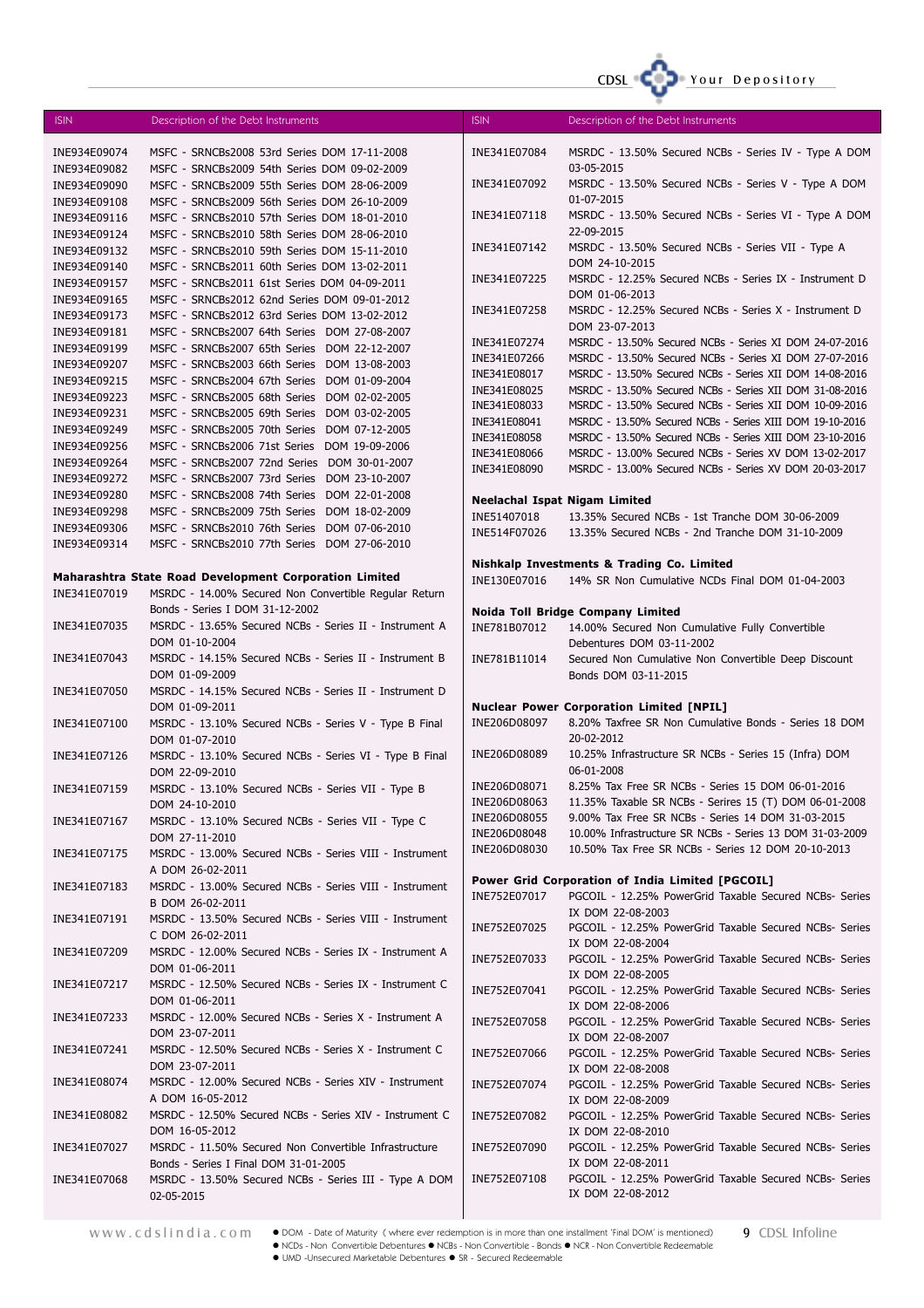|                                               | CDSL COD Your Depository                                                                                         |                                                   |                                                                                                               |
|-----------------------------------------------|------------------------------------------------------------------------------------------------------------------|---------------------------------------------------|---------------------------------------------------------------------------------------------------------------|
| <b>ISIN</b>                                   | Description of the Debt Instruments                                                                              | <b>ISIN</b>                                       | Description of the Debt Instruments                                                                           |
| <b>Punjab &amp; Sind Bank</b><br>INE608A09015 | PSB - 9.00% Unsecured Redeemable DOM 27-07-2007                                                                  | INE556F08058                                      | SIDBI - Unsecured Non Convertible Non Cumulative<br>Priority Sector Bonds Series IV - Option I DOM 03-01-2004 |
|                                               |                                                                                                                  | INE556F08066                                      | SIDBI - Unsecured Non Convertible Non Cumulative                                                              |
| <b>Reliance Industries Limited</b>            |                                                                                                                  |                                                   | Priority Sector Bonds Series VI - Option II DOM 14-02-2004                                                    |
| INE002A08278<br>INE002A08286                  | Privately Placed SR NCDs - PPD 148 - DOM 13-01-2003<br>6.85% Privately Placed SR NCDs - PPD 149 - DOM 08-01-2003 | INE556F08074                                      | SIDBI - Unsecured Non Convertible Non Cumulative<br>Priority Sector Bonds DOM 13-12-2003                      |
| INE002A08294                                  | 6.85% Privately Placed SR NCDs - PPD 150 - DOM 13-01-2003                                                        | INE556F08082                                      | SIDBI - Unsecured Non Convertible Non Cumulative                                                              |
| INE002A08302                                  | 8.00% Privately Placed SR NCDs - PPD 151 - DOM 19-06-2007                                                        |                                                   | Priority Sector Bonds DOM 28-09-2004                                                                          |
| INE002A08310                                  | Privately Placed SR NCDs - PPD 152 - DOM 15-01-2003                                                              | INE556F08090                                      | SIDBI - Unsecured Non Convertible Non Cumulative                                                              |
| INE002A08245                                  | RIL - SR Floating Rate NCDs - PPD 145 - DOM 25-12-2002                                                           |                                                   | Priority Sector Bonds DOM 09-01-2005                                                                          |
| INE002A08237                                  | RIL - SR Floating Rate NCDs - PPD 146 - DOM 02-06-2007                                                           | INE556F08108                                      | SIDBI - Unsecured Non Convertible Non Cumulative<br>Priority Sector Bonds DOM 10-01-2005                      |
| INE002A08344                                  | RIL - SR NCDs - PPD 153 - DOM 09-07-2007                                                                         | INE556F08116                                      | SIDBI - Unsecured Non Convertible Non Cumulative                                                              |
| INE002A08328<br>INE002A08336                  | RIL - SR NCDs - PPD 154 - DOM 03-02-2003<br>RIL - 7.70% SR NCDs - PPD 155 - DOM 07-08-2006                       |                                                   | Priority Sector Bonds DOM 12-01-2005                                                                          |
| INE002A08351                                  | RIL - SR NCDs - PPD 156 - DOM 10-02-2003                                                                         | INE556F08124                                      | SIDBI - Unsecured Non Convertible Non Cumulative                                                              |
| INE002A08369                                  | RIL - SR NCDs - PPD 157 - DOM 03-03-2003                                                                         |                                                   | Priority Sector Bonds DOM 18-01-2005                                                                          |
|                                               |                                                                                                                  | INE556F08132                                      | SIDBI - Unsecured Non Convertible Non Cumulative<br>Priority Sector Bonds DOM 22-01-2005                      |
|                                               | Sardar Sarovar Narmada Nigam Limited (SSNNL)                                                                     | INE556F08140                                      | SIDBI - Unsecured Non Convertible Non Cumulative                                                              |
| INE670E08050                                  | SSNNL - 11.25% NCBs 2002-03 Series I - Option I Final<br>DOM 15-04-2009                                          |                                                   | Priority Sector Bonds DOM 27-02-2004                                                                          |
| INE670E08068                                  | SSNNL - 11.50% NCBs 2002-03 Series I - Option II Final                                                           | INE556F08157                                      | SIDBI - Unsecured Non Convertible Non Cumulative                                                              |
|                                               | DOM 15-04-2012                                                                                                   | INE556F09015                                      | Priority Sector Bonds DOM 15-03-2004<br>SIDBI - Secured Non Convertible Non Cumulative SLR                    |
|                                               |                                                                                                                  |                                                   | Bonds Series I DOM 16-09-2007                                                                                 |
| INE368A07028                                  | <b>Silverline Technologies Limited</b><br>11.10% Taxable Secured NCR Debentures - Series I DOM                   | INE556F09023                                      | SIDBI - Secured Non Convertible Non Cumulative SLR                                                            |
|                                               | 02-01-2003                                                                                                       |                                                   | Bonds Series II DOM 15-12-2007                                                                                |
|                                               |                                                                                                                  | INE556F09031                                      | SIDBI - Secured Non Convertible Non Cumulative SLR                                                            |
|                                               | Small Industrial Development Bank of India [SIDBI}                                                               | INE556F09049                                      | Bonds Series III DOM 14-09-2003<br>SIDBI - Secured Non Convertible Non Cumulative SLR                         |
| INE556F08165                                  | SIDBI - Unsecured Non Convertible Non Cumulative                                                                 |                                                   | Bonds Series IV DOM 21-12-2003                                                                                |
|                                               | Priority Sector Bonds DOM 01-02-2005                                                                             | INE556F09056                                      | SIDBI - Secured Non Convertible Non Cumulative SLR                                                            |
| INE556F08173                                  | SIDBI - Unsecured Non Convertible Non Cumulative<br>Priority Sector Bonds DOM 01-02-2005                         |                                                   | Bonds Series V DOM 21-12-2004                                                                                 |
| INE556F08181                                  | SIDBI - Unsecured Non Convertible Non Cumulative                                                                 | INE556F09064                                      | SIDBI - Secured Non Convertible Non Cumulative SLR                                                            |
|                                               | Priority Sector Bonds DOM 08-02-2005                                                                             | INE556F09072                                      | Bonds Series VI DOM 27-09-2005<br>SIDBI - Secured Non Convertible Non Cumulative SLR                          |
| INE556F08199                                  | SIDBI - Unsecured Non Convertible Non Cumulative                                                                 |                                                   | Bonds Series VII DOM 04-02-2007                                                                               |
|                                               | Priority Sector Bonds DOM 09-02-2005                                                                             | INE556F09080                                      | SIDBI - Secured Non Convertible Non Cumulative SLR                                                            |
| INE556F08207                                  | SIDBI - Unsecured Non Convertible Non Cumulative<br>Priority Sector Bonds DOM 15-02-2005                         |                                                   | Bonds Series VIII DOM 03-03-2008                                                                              |
| INE556F08215                                  | SIDBI - Unsecured Non Convertible Non Cumulative                                                                 | INE556F09098                                      | SIDBI - Secured Non Convertible Non Cumulative SLR<br>Bonds Series IX DOM 15-03-2009                          |
|                                               | Priority Sector Bonds DOM 25-02-2005                                                                             |                                                   |                                                                                                               |
| INE556F08223                                  | SIDBI - Unsecured Non Convertible Non Cumulative                                                                 | <b>Tata International Limited</b>                 |                                                                                                               |
|                                               | Priority Sector Bonds DOM 27-02-2005                                                                             | INE751F09012                                      | 13% UnSR NCBs DOM 10-02-2003                                                                                  |
| INE556F08231                                  | SIDBI - Unsecured Non Convertible Non Cumulative<br>Priority Sector Bonds DOM 04-03-2005                         |                                                   |                                                                                                               |
| INE556F08249                                  | SIDBI - Unsecured Non Convertible Non Cumulative                                                                 | INE685A07017                                      | <b>Torrent Pharmaceuticals Limited</b><br>TPL - 15.00% NCDs Final DOM 25-05-2003                              |
|                                               | Priority Sector Bonds DOM 08-03-2005                                                                             |                                                   |                                                                                                               |
| INE556F08256                                  | SIDBI - Unsecured Non Convertible Non Cumulative                                                                 | <b>UCO Bank</b>                                   |                                                                                                               |
|                                               | Priority Sector Bonds DOM 15-03-2005                                                                             | INE691A09011                                      | 11% UnSR Non Convertible Subordinated Bonds - Tier II -                                                       |
| INE556F08264                                  | SIDBI - Unsecured Non Convertible Non Cumulative<br>Priority Sector Bonds DOM 15-03-2005                         |                                                   | Series - I DOM 30-06-2006                                                                                     |
| INE556F08272                                  | SIDBI - Unsecured Non Convertible Non Cumulative                                                                 | United Western Bank Limited                       |                                                                                                               |
|                                               | Priority Sector Bonds DOM 21-03-2005                                                                             | INE165A09016                                      | UnSR Non Convertible Subordinated bonds - Instrument I                                                        |
| INE556F08280                                  | SIDBI - Unsecured Non Convertible Non Cumulative                                                                 |                                                   | DOM 10-06-2004                                                                                                |
|                                               | Priority Sector Bonds DOM 22-03-2005                                                                             | INE165A09024                                      | UnSR Non Convertible Subordinated bonds - Instrument II                                                       |
| INE556F08298                                  | SIDBI - Unsecured Non Convertible Non Cumulative                                                                 |                                                   | DOM 10-06-2006                                                                                                |
| INE556F08017                                  | Priority Sector Bonds DOM 28-03-2005<br>SIDBI - Unsecured Non Convertible Non Cumulative                         | INE165A09032                                      | UnSR Non Convertible Subordinated Bonds DOM 29-04-2005                                                        |
|                                               | Priority Sector Bonds Series I - Option III DOM 01-02-2003                                                       | <b>Welspun Syntex Limted</b>                      |                                                                                                               |
| INE556F08025                                  | SIDBI - Unsecured Non Convertible Non Cumulative                                                                 | INE193B07010                                      | WSL - 13.50% SR NCDsFinal DOM 01-04-2009                                                                      |
|                                               | Priority Sector Bonds on Tap Deal DOM 10-02-2003                                                                 | INE193B07028                                      | WSL - 13.50% SR NCDsFinal DOM 30-06-2003                                                                      |
| INE556F08033                                  | SIDBI - Unsecured Non Convertible Non Cumulative                                                                 |                                                   |                                                                                                               |
| INE556F08041                                  | Priority Sector Bonds Series II - Option II DOM 23-03-2003<br>SIDBI - Unsecured Non Convertible Non Cumulative   | <b>Whirlpool of India Limited</b><br>INE716A07028 | WPIL - 13.75% Secured Non Convertible Non Cumulative                                                          |
|                                               | Priority Sector Bonds Series III - Option II DOM 20-10-2003                                                      |                                                   | Redeemable Privately Placed Debentures Final DOM 15-12-2004                                                   |

CDSL Infoline  $10 \longrightarrow$  DOM - Date of Maturity (where ever redemption is in more than one installment 'Final DOM' is mentioned) WWW.Cd Slindia.COM NCDs - Non Convertible Debentures NCBs - Non Convertible - Bonds NCR - Non Convertible Redeemable UMD -Unsecured Marketable Debentures SR - Secured Redeemable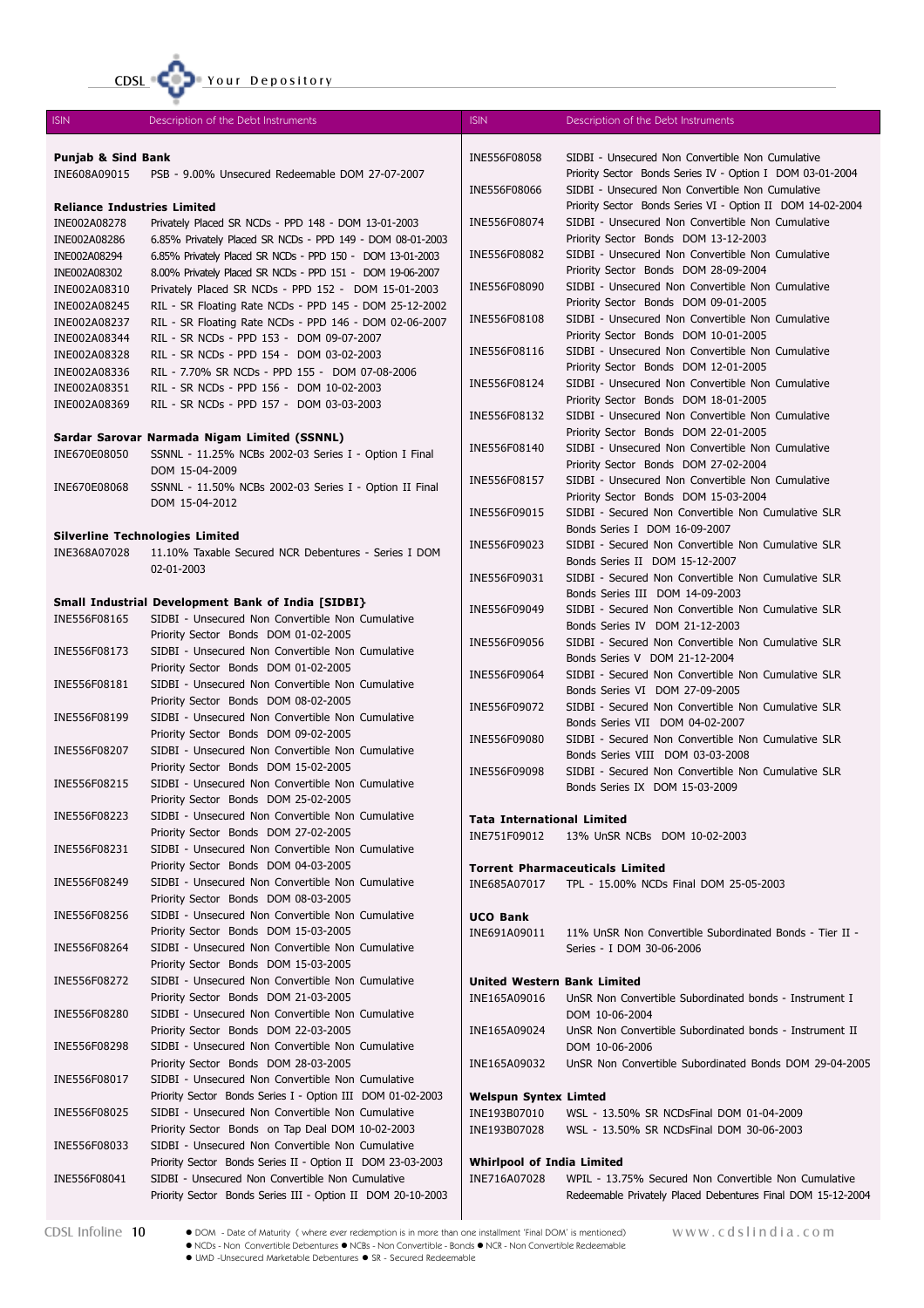### Registrars connected with CDSL

A.O.K. In-House Share Registry 011-579 2012/13 011-579 2014/15 Aarthi Consultants Private Limited 040-7633716/4445 040-764 2217 ABC Computers Private Limited 033-473 1163 033-4731292/5363 ABS Consultants Private Limited 033 2430153 Adroit Corporate Services Private Limited 022-850 2748 022-690 4102 Alankit Assignments Limited O11 354 5773 011 354 5774 Alpha Systems Pvt. Ltd. 080-3460815-818 Ami Computers (I) Limited 033-281 2435 033-281 2436 Amtrac Management Services Limited 0253-354 032 0253-350 741 Beetal Financial And Computer Services (P) Ltd 011-623 2390 011-623 1990 Bigshare Services Pvt. Ltd. 022-8560652-3 022-8523474 C B Management Services Pvt. Limited 033-280 6692/94 033-280 2486/ 2937 Cameo Corporate Services Limited 044-8460390-94 044-8460425 - Canbank Computer Services Limited 080-287 2461 080-287 2462/2521 Cil Securities Limited 040-320 3155 040-320 3149 Computech International Limited 011-6105752 Computech Sharecap Limited 022-2671824-7 Computer Age Management Services Ltd 040 8293292

Computronics Financial Services (I) Ltd 022 7619579/41/23

Data Software Research Company Pvt. Ltd. 044-4833738/4487 044-4801664 Datamatics Financial Software & Services Limited 91-22-837 5519/24 91-22-834 5824 Dynamic Superways & Exports Limited 022-8918257 022-8937793 EIH Limited 033-248 5883 033-220 6141 E-Serve International Limited 022-414 6044 022-413 2503 ICICI Infotech Services Limited 022-7908040 022-7908028-47 IIT Corporate Services Limited 022-8306790-1 022-8349976 Ikon Visions (P) Limited 040-374 4138 040-374 4356 Indus Portfolio Pvt Ltd 011 5449862/57390 011 5172115 Integrated Enterprises (India) Limited 044 8238891-94 Intime Spectrum Registry Ltd. 568 4590 / 4591 5923837 Investor Services Of India Limited 022-7579636-43 Karvy Consultants Limited 040 332 0251 040 332 0751 Maheshwari Datamatics Pvt. Limited 033-2435029/5809 033-2482248 Mas Services Private Limited 011-610 4142/4292 011-610 4326/ 8303 MCS Limited 820 1785 820 1786 Mennen Financial Ser Vices Limited 022 8728494/5143 Mondkar Computers Private Limited 022-836 6620/9704 022-822 Nagarjuna Investor Services Limited 91-040-335 8405 91-040-335 8406

Niche Technologies Private Limited 033-235 7270/7271 033-235 3070 Pinnacle Shares Registry Private Ltd. 079-2204226/0591 079-2200582/ 0338 Purva Sharegistry India Private Limited 022-261 7957 022-263 2967 R & D Consultants Limited 022-283 4347 022-288 4667/68 Rcmc Share Registry (P) Limited 011-469 2346 011-460 1017 S K Computers 033 2194815 033 4831875 S.K.D.C. Consultants Limited 0422-499856 0422-494704/5962 Sathguru Management Consultants Pvt. Ltd 040-335 6507 040-335 0586 Sharepro Service 820 2112 839 2259 Sharex (India) Private Limited 022-2641376 022-2702483/85 Sindhu Corporate Services Private Limited 040-773 3478 040-773 3485 Skyline Financial Services Private Limited 011-683 8501 011-692 0625 Tata Consultancy Services 022-886 1180 Tata Share Registry Limited 022- 284 4702 022- 288 6485 Trident Investment & Portfolio Services Pvt. Ltd 044-480 0886 044-484 4204 UTI Investor Services Limited 022 8506305 022 8525633 Venture Capital & Corporate Investments Ltd 040-3712250 XL Softech Systmes Limited 040 3553213-15

CDSL Your Depository

### List of DPs / Branches registered in September - October 2002

|             | <b>Main DPs</b>                                           |             | <b>DP Branches</b>                            |
|-------------|-----------------------------------------------------------|-------------|-----------------------------------------------|
| <b>DPID</b> | <b>DP Name</b>                                            | <b>DPID</b> | <b>DP Name</b>                                |
| 28400       | A.C.Choksi Share Brokers Pvt. Ltd.- Mumbai                | 18907       | B R Jalan Securities Pvt Ltd-New Delhi        |
| 28700       | Babubhai Purushottamdas Stock Brokers Pvt Ltd -<br>Mumbai | 26001       | Indus Portfolio Pvt Ltd- Chandigarh           |
| 28300       | DBS Capital Markets Pvt Ltd.- Mumbai                      | 26002       | Indus Portfolio Pvt. Ltd-Jaipur               |
| 28600       | <b>IDBI Bank Limited - Mumbai</b>                         | 17503       | Kantilal Chhaganlal Securities Pvt Ltd-Raipur |
| 28500       | S.P. Jain Securities Pvt. Ltd. - Mumbai                   | 19112       | Sam Global Securities Limited - Meerut        |
| 28200       | The Cosmos Cooperative Bank Limited -Pune                 | 12122       | Suresh Rathi Securities Pvt Ltd-Bhilwara      |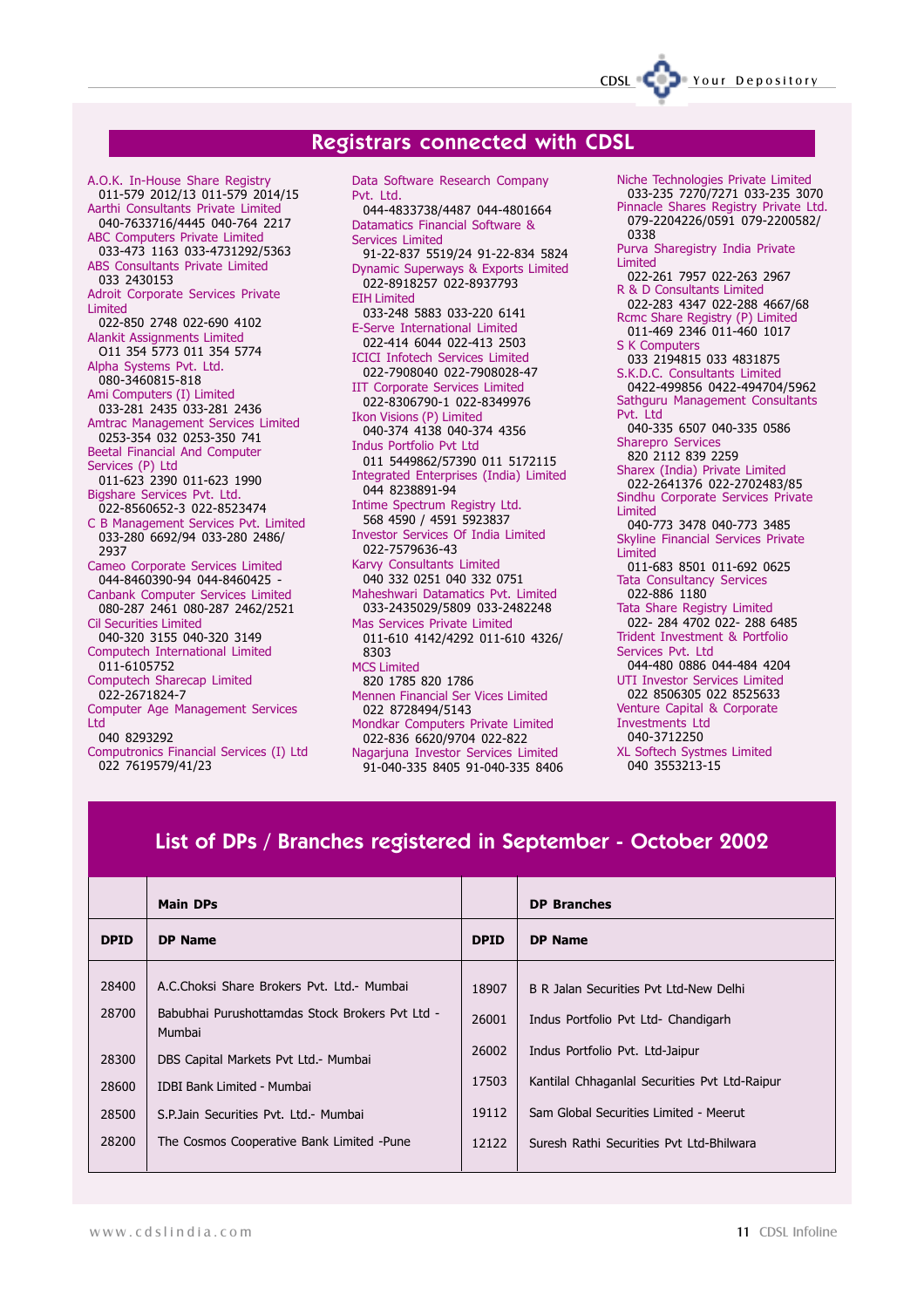

### Depository Participants connected with CDSL

#### ANDHERI

C.R.Kothari And Sons Shares & Stock Brokers (P) Itd 022-824 5719, 022-824 5720 cr\_kothari\_cdsil@yahoo.co.in IDBI Bank Limited 022 6977811-24 g\_subrahmanyam@idbibank.com IIT Corporate Services Limited 022-6835599/1416, 022-6831138 iitcsl@bom3.vsnl.net.in Jitendra J. Bhabhera 022-6707601-4 bhabhera@vsnl.com Kisan Ratilal Choksey Shares And Securities Pvt Ltd 022-6965555 krc@vsnl.com Mangal Keshav Securities Limited 022 6351177 mkssbl@vsnl.com Motilal Oswal Securities Limited 022 6250001, 022 6250606 helpdesk@motilal oswal.com The Greater Bombay Co-Operative Bank Ltd. 22-834 3695 gbcbdc1@roltanet.com UTI Securities Exchange Limited 022-6941500, 022-6941640-3 Manish@utisec.com

#### BANDRA

Total Securities Limited 022-6514095-98 pandya51271@rediffmail.com ISJ Securities Pvt Ltd-Bandra 022-6408575

#### BORIVILI

Acme Shares & Stock Pvt Ltd 022 8912256/62 Ashastri@vsnl.com Anand Rathi Securities Pvt. Ltd 893 5838, 891 8340 Motilal Oswal Securities Ltd 022 8896315, 022 8990678 dsspl@vsnl.net.in R N Patwa Share & Stock Brokers (P) Ltd 022 8984679, 022 8988619 Rkinvestment@mantraonline.com Sam Global Securities Ltd 022 8050972, 022 8066373 Cltanna@chandrakanttanna.com **CHEMBUR** UTI Bank Limited 022 5979292-94

Dp.operations@utibank.co.in

#### **CHURCHGATE**

Shreehari Shares and Stock Brokers Pvt Ltd 022-281 1934

rharlalka@hotmail.com

## MUMBAI

**COLABA** Gupta Equities Pvt. Limited 022-232 5607 gupta\_equities@vsnl.com Sykes & Ray Equities (India) Limited 022-2040425/0392, 022-2040426 sykes@bol.net.in FORT A.C.Choksi Share Brokers Pvt. Ltd. 022-2047654 choksi@hathway.com Acme Shares & Stock Privte Limited 022-2335083/84 acme\_dp@yahoo.co.in Advani Share Brokers Private Limited 267 1533 advani@giasbm01.vsnl.net.in Amu Shares & Securities Limited 265 3410, 265 6989 Anand Rathi Securities Pvt. Ltd. 022-2377065, 022-2377090 demat@rathi.com Babubhai Purushottamdas Stock Brokers Pvt Ltd 022 2651109 bpt074@hotmail.com Bank Of India - Capital Market Branch 022-262 1820, 022-261 1599 Bank Of India - Stock Exchange Branch 022-262 6998, 022-262 6956 Bank Of Maharashtra 22-262 6748, 22-262 1779 bomfortdp@vsnl.net B D Shah Securities Limited 022 2835543, 022 2811817 bds@bdshah.com BCB Brokerage Private Limited 265 6074/6809, 265 5502 ubagri@vsnl.com BCB Brokerage Pvt Ltd - Branch 1 022-2374709-10 bcbcds@yahoo.com Bhavik Rajesh Khandhar Shares & Stock Brokers P Ltd 022 2075651 bhavikrk@bom5.vsnl.net.in B M Gandhi Securities Pvt Ltd 022 2676940/7435, 022 2626708 bmgs@vsnl.com BNR Capital Services Pvt Ltd 022 2670029, 022 2675155 bnrcapital@roltanet.com BOI Shareholding Ltd-Capital Adequacy Branch

022-2655989, 022-2650801 BOI Shareholding Limited-Retail 022 2723626, 022 2723017 boisl@vsnl.com B R Jalan Securities Private Limited 022-267 5746/5815, 022-267 5997/ 2389

ganesh@bol.net.in Centurion Bank Limited 2705036/37/38/39

Churiwala Securities Private Limited 267 0035/267 1713, 265 1012 alokgbc@c-sec.com Deutsche Bank Ag 22-207 8453 manoj.yadav@db.com Dimensional Securities Pvt Ltd 022 2345722 mumbai@dimensional.co.in Dindayal Biyani Stock Brokers Limited 22-265 4201, 22-265 5442 Enam Securities Private Limited 22-265 5535 Gandhi Securities And Investment Pvt Ltd 022-2723836-7 gsec@vsnl.com Global Trust Bank Limited 022-264 4920 cdsl@globaltrustbank.com Hasmukh Lalbhai Share Brokers Pvt Ltd 022-2723068, 022-2722814 uchitharia@hotmail.com Hem Securities Limited 022-266 6156, 022-266 6157 hsl@bol.net.in H T Nanavati Securities Pvt Limited 022 2650499, 022 2341981-84/51 htnanavati@yahoo.com Ikab Securities & Investment Ltd. 022-2310571 osl@bom5.vsnl.net.in Integrated Master Securities Ltd 022 2672987/23871, 022 2318204/03 imslbom@vsnl.com Inventure Growth & Securities Ltd 288 6851, 288 6852/53 ISJ Securities Private Limited 022-261 6178, 022-267 4252 Isjain@datainfosys.net Janata Sahakari Bank Ltd., 22-263 0568, 22-263 0569 J G A Shah Shares Brokers Pvt Ltd 022 2657350 jgashah@vsnl.net J G Shah Financial Consultants Pvt. Limited 022-265 1688/3432, 022-265 2694 ajay\_sha@vsnl.com Joindre Capital Services Limited 022-2690112-21, 022-2701059 cdsl@joindre.com Kaji and Maulik Securities Private Limited 022-265 2164/4592, 022-265 4350/ 4351 mlkaji@vsnl.com Kantilal Chhaganlal Securities Private Limited 022-2677917-22 kcspldp\_cdsl@yahoo.com Kantilal Mangaldas Securities Pvt. Limited 22-267 5282, 22-267 6500 kmsec@hotmail.com Kaushik Shah Shares And Securities Limited 022-287 4860, 022-284 4762 ksssl@bom8.vsnl.net.in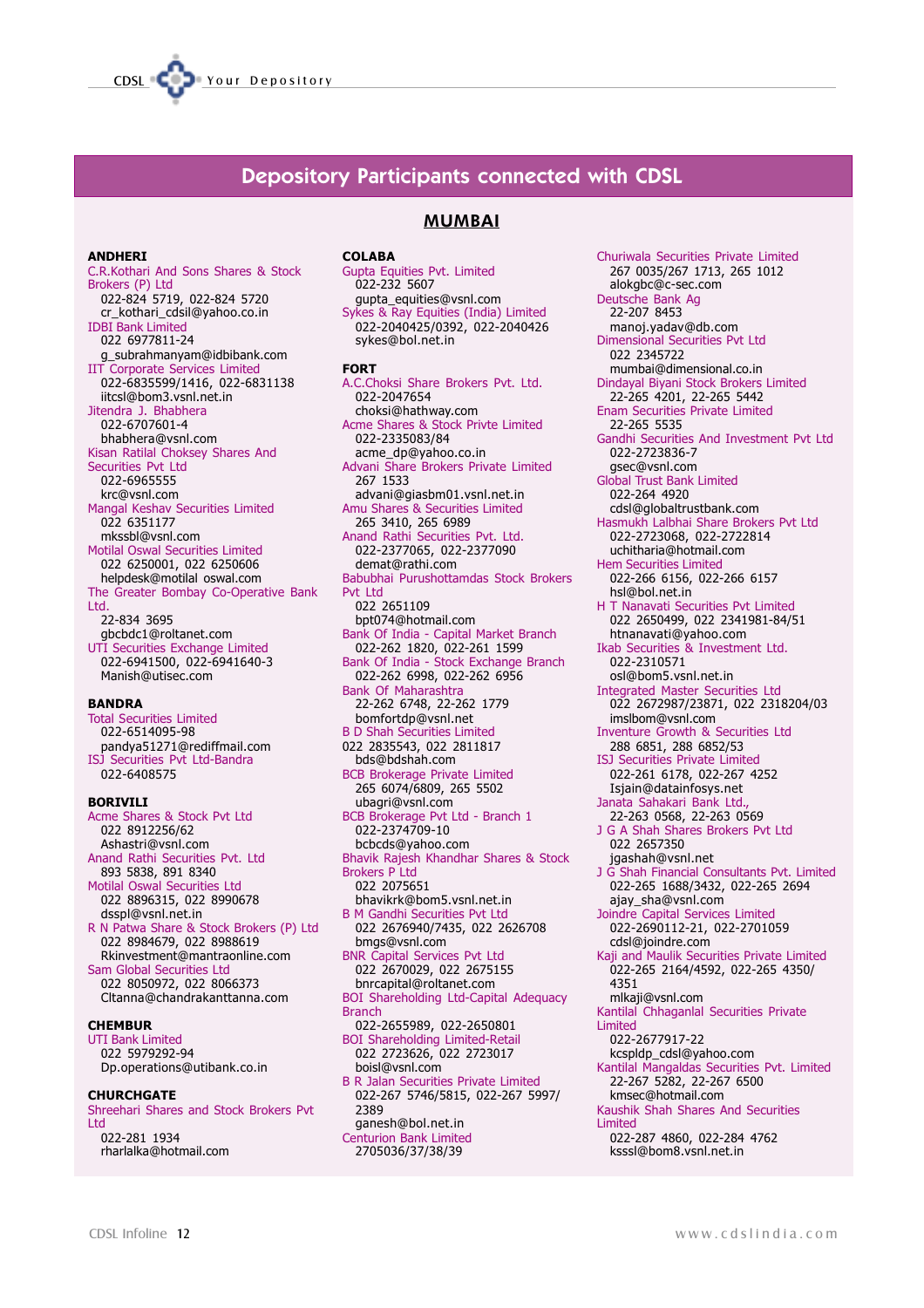

K Damani Securities Pvt Ltd 022 2652918, 022 2694449 kkd020@hotmail.com Khambatta Securities Limited 270 2576/77, 266 4287 stockman@bom3.vsnl.net.in K.Jayantilal Securities Private Limited 022-2651199, 022-2650294 kjay@bom4.vsnl.net.in K M Jain Stock Brokers Pvt Ltd 022 2334978-79 kmjpl@bom5.vsnl.net.in Malti Securities Private Limited 22-261 1268, 22-2610727/998 msl@vsnl.com Mehta Vakil And Company Private Limited 022-265 2620/1082, 022-267 8748 MLR Securities Private Limited 022-265 1370, 022-267 1487 mlrsecurities@hotmail.com Mother India Securities Pvt Ltd 022 2876431-32, 022 2811703-04 mispl@bom3.vsnl.net.in Motilal Oswal Securities Limited 022 2654847 gokani@rediffmail.com Motilal Oswal Securities Limited 022 2675494, 022 2676838 niwas@bom3.vsnl.net.in Navkar Shares & Stock Brokers Pvt Ltd 022 2722118 pradip@wilnetonline.net Nirmal Bang Securities Pvt. Limited 22-264 1234, 22-265 2111 nirmal\_cds@rediffmail.com Oriental Bank Of Commerce 022 2674579/6066, 022 2671751 bm0643@obc.co.in Prarup Shares & Stock Brokers Pvt. Ltd. 022-2826940-42, 022-2884358 Prarup@bom5.vsnl.net.in Pratik Stock Vision Pvt Limited 022-2644793-95 psvpl@hotmail.com Pruthvi Brokers & Share Holdings Pvt Ltd 022 2721177, 022 2721188 pbsh@vsnl.ini R B K Share Broking Limited 022 2651529/2646, 022 2623499 rbk@rbksbl.com R.M. Share Trading Private Limited 22-265 6034, 22-262 5194 R.N.Patwa Share & Stock Brokers (P) Ltd 22-265 1951, 22-265 7258 rnpatwa@bom3.vsnl.net.in Renaissance Securities Limited 022 2721213/2632, 022 2308228 rsecure@giasbm01.vsnl.net.in Saikripa Securities Limited 022-2381744-5 dpservices@saikripa.co.in Sanjay C. Baxi 022-265 3872, 022-265 3812 Sam Global Securities Limited 022-265 2422, 022-267 6468 Sam Global Securities Ltd 022 2654252/57, 022 2654590 anu1@vsnl.com

Shilpa Stock Brokers Private Limited 022 2624220/1 shilpa@hathway.com Sino Securities Pvt Ltd 022 2334811-14 Jayem@bom3.vsnl.net.in SMIFS Securities Limited 22-265 8027/28, 22-265 8041 smifsop@bom5.vsnl.net.in S.P.Jain Securities Pvt. Ltd. 022-2314108-9 spjain@roltanet.com SPS Share Brokers Private Limited 022-267 5556/1335, 022-267 4305 spshares@vsnl.com State Bank Of India 022-263 1182, 022-265 1363 Sunidhi Consultancy Services Pvt.Ltd 022 2631417, 022 2631418 scs\_dp@rediffmail.com Suresh Rathi Securities Pvt. Limited 262 4787, 262 1086 srsplcdsl@yahoo.com SVV Shares & Stock Brokers Pvt. Ltd. 022-2723133/35, 022-2723138 svvdp12000@hotmail.com The Bank Of Rajasthan 022-2873472, 022-2841787 fortmumbai@rajbank.com The Omniscient Securities Pvt Limited 022-2722379-82 kamlesh\_shroff@hotmail.com The United Western Bank Limited 022 2884309-11, 022 2884331-32 Union Bank Of India 022 2674115 unionmsm@bol.net.in Vijan Share & Securities Pvt. Ltd. 269 2217, 269 2218 Wallfort Share & Stock Brokers Limited 207 2298, 207 2177 wallfort@bom7.vsnl.net.in Wellworth Shares And Stock Broking Ltd 022 2675758/0365, 022 2700411 wellwrth@vsnl.com **GHATKOPAR** Bank Of Baroda 022-511 6899/6717, 022-514 1862 Pragya Securities Pvt Ltd 022 5106655, 022 5103953 Dgc160@hotmail.com **GORFGAON** Asian Markets Securities Pvt. Limited 22-841 3030, 22-841 3100

Asianmarkets@vsnl.com ICICI Bank Limited 022 8736300 Shantanut@infotech.icici.com Motilal Oswal Securities Ltd 022 8727241 Pratikinv@hotmail.com Renaissance Securities Limited 22-878 6854, 22-878 6855 Sahara India Financial Corporation Limited 022 8755502, 022 8738825/9301 Depository@saharaemail.com

SMK Shares and Stock Broking Pvt. Limited 265 5590/ 2623999, 2623434 Dsk777@rediffmail.com

#### **GULALWADI**

ACME Shares & Stock Pvt Ltd 022 3425999 kpranali@yahoo.com

#### KALBADEVI

BCB Brokerage Pvt Ltd-Kalbadevi 022 2064571-72 jayeshj@bom5.vsnl.com

M R Share Broking Pvt Ltd 022 2372715, 022 2008176/77 dhancott@hathway.com

### KANDIVLI

Bank Of Baroda 022-8083243, 022-8050291 Kandiv@vsnl.com

Renaissance Securities Ltd 022 8617309, 022 6905647 Utkarsh@equitywiz.com

#### LOWER PAREL

ACME Shares & Stock Private Ltd 022 4985147 ajitthorat1977@yahoo.com Asit C Mehta Investment Intermediates Ltd 022 4982000 sskidp@sski.co.in B R Jalan Securities Pvt Ltd 022 4988844 bonanza@bom4.vsnl.net.in Emkay Share & Stock Brokers Pvt Ltd 022 4606690, 022 4904696 emk@bom5.vsnl.net.in HDFC Bank Limited 022-491 0492, 022-496 1616 sunil.rodrigues@hdfcbank.com Standard Chartered Bank 22-491 8483, 22-491 9444 anand.dutt@in.standardchartered.com Standard Chartered Grindlays Bank Limited 022-4910076, 022-4910078

Poornima.Natrajan@in. standardchartered.com

#### MAHALAXMI

ICICI Bank Limited 022-4924100, 022-4906868/6884 bosep@icici.com

#### MAHIM

Motilal Oswal Securities Limited 022-4453652

#### MALAD

B R Jalan Securities Pvt Ltd-Malad 022 2675997 Brjalan@vsnl.net Inventure Growth & Securities Limited 22-881 6159, 22-888 8270/71 Motilal Oswal Securities Limited 022-8440640, 022-8881533

Nebula@bom8.vsnl.net.in

www.cdslindia.com 13 CDSL Infoline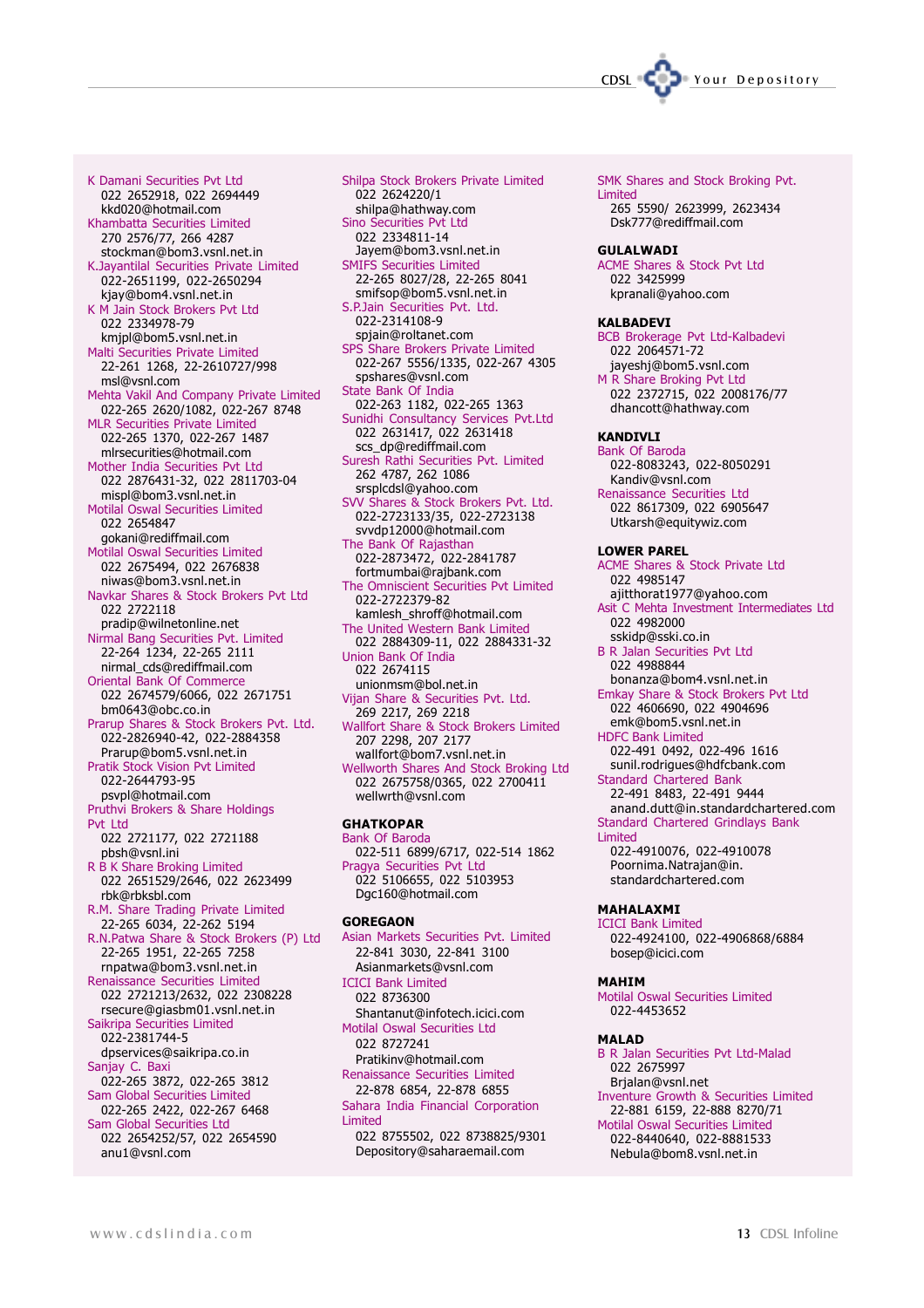

#### MULUND

ACME Shares & Stock Pvt Ltd 022 5620231 Melsheri@vsnl.com Motilal Oswal Securities Ltd 022 5926040 argl@vsnl.com

#### NARIMAN POINT

ABN Amro Bank N.V 022-281 2527/28, 022-281 2529 krishnan.natrajan@ap.abnamro.com Birla Sun Life Securities Limited 022-2360000 pzaveri@birlasec.com Birla Sunlife Securities Ltd 022 2880041-43 rajendra@birlasec.com CLSA India Limited 022 2841348 sandeep.bhat@clsa.com Dalal & Broacha Stock Broking Pvt. Ltd 282 2992, 287 6173 dbcds@vsnl.com DBS Capital Markets Pvt Ltd. 022 2852580-81 dbscapital@dbsclub.com Indsec Securities And Finance Limited 022-2046753,, 022-2822362 rrao@indsec.com Keynote Capitals Limited 022 2025230 keynote@vsnl.com

#### Kotak Securities

022 2341100 vishwasjoshi@kotak.com Maheshwari Equity Brokers Pvt. Limited 022-204 2514, 022-287 2539 mebpl@vsnl.net Motilal Oswal Securities Limited 022-2615800, 022-2676136 Prabhudas Lilladher Pvt Ltd 022-232 2222, 022-232 2520 cdsl@plindia.com Rashi Equisearch Private Limited 022 2044270, 022 2044259 info@rashiequisearch.com

#### POWAI

Asit C. Mehta Investment Intermediates Ltd. 022-8577898, 022-8577614-16 Acmiil\_cdsl@hotmail.com Infrastructure Leasing & Financial Services Ltd

22-857 0965-, 22-8570970/954 Ganesh.raikar@ilfsindia.com

#### PYDHUNIE

Motilal Oswal Securities Limited 022-3448104/1057

#### REAY ROAD Reliance Capital Limited 022 4631787 mohan\_vellore@ril.com

#### **STON**

Mukesh Babu Securities Limited 022-4018218-9, 022-4078158/8206 Mbsll@bom2.vsnl.net.in

#### VIKHROLI

Stock Holding Corporation Of India Ltd. ( Institutional ) 5795246, 5779622 -29 Cdslinst1@rediffmail.com Stock Holding Corporation Of India Ltd. (Retail) 5795261, 5779622-29 Cdslrtl@stockholding.com

#### VILE PARLE

DJS Stock And Shares Limited 022-6185011, 022-6103594 disstock@hotmail.com

#### WALKESHWAR

B R Jalan Securities Pvt Ltd 022 3613415/2553, 022 3674460

#### WORLI

Citibank N.A. 22-494 9275, 22-494 4167 Settlements.custody-india@citicorp.com The Hongkong And Shanghai Banking Corpn. Ltd 22-498 0000, 22-491 7033/28 Bomcnc1@hsbc.co.in

### **OTHER CITIES**

#### AGRA

Seema SecuritiesS Private Limited 0562-351230/1061 agssi@nde.vsnl.net.in

### AHMEDABAD

Bank Of India 079-6561984 BCB Brokerage Pvt Ltd 079 6640022/33/44, 079 6640055 ratnakarsec@icenet.net Gandhi Securities And Investment Pvt Ltd- Kalol Branch 02764-22817 Money Care Securities And Financial Services Ltd 079 6561700, 079 6561923 mcsahd@vsnl.com Navkar Share & Stock Brokers Pvt Ltd 079 6403629/49, 079 6446166 pradip@wilnetonline.net Renaissance Securities Limited 216 7976, 217 6660 The Stock Exchange, Ahmedabad 079-630 7971/77 ase@adl.vsnl.net.in

### AHMEDNAGAR

Nagar Urban Co-Operative Bank Ltd. 0241-343 641/642, 0241-345 385 nagarbank@vsnl.com

#### AKOLA

Motilal Oswal Securities Limited 0724-430 795, 0724-430 304 The Akola Janata Commercial Coop. Bank Ltd 0724 430012, 0724 430241/639 akl\_akljbmnb@sancharnet.in

#### ALLAHABAD

Asit C. Mehta Investment Intermediates Ltd 0532-460822

#### ALWAR

ACME Shares & Stock Pvt Ltd 0144 333364, 0144 338935 vsat\_nse@yahoo.com The Bank Of Rajasthan Ltd 0144 701747 cralwar@rajbank.com

#### ANAND

H T Nanavati Securities Pvt Ltd 02692-40439/41412, 02692-55408 patel\_harshit@hotmail.com Navkar Share & Stockbrokers Pvt Ltd 02692 61888, 02692 62714 pradip@wilnetonline.net

#### BANGALORE

Bangalore Stock Exchange Limited 080-227 8314/8315, 080-227 8317 edbgse@vsnl.com

#### Bank Of India 080-2280367

boiblrdpo@vsnl.net

Churiwala Securities (P) Limited 080-344 3327, 080-344 3750/3930

Stock Holding Corporation Of India Ltd 080-299 5246 nirmalreddy@stockholding.com

#### BAREILLY

Siddhi Shares Private Limited 0581 429344, 0581 429352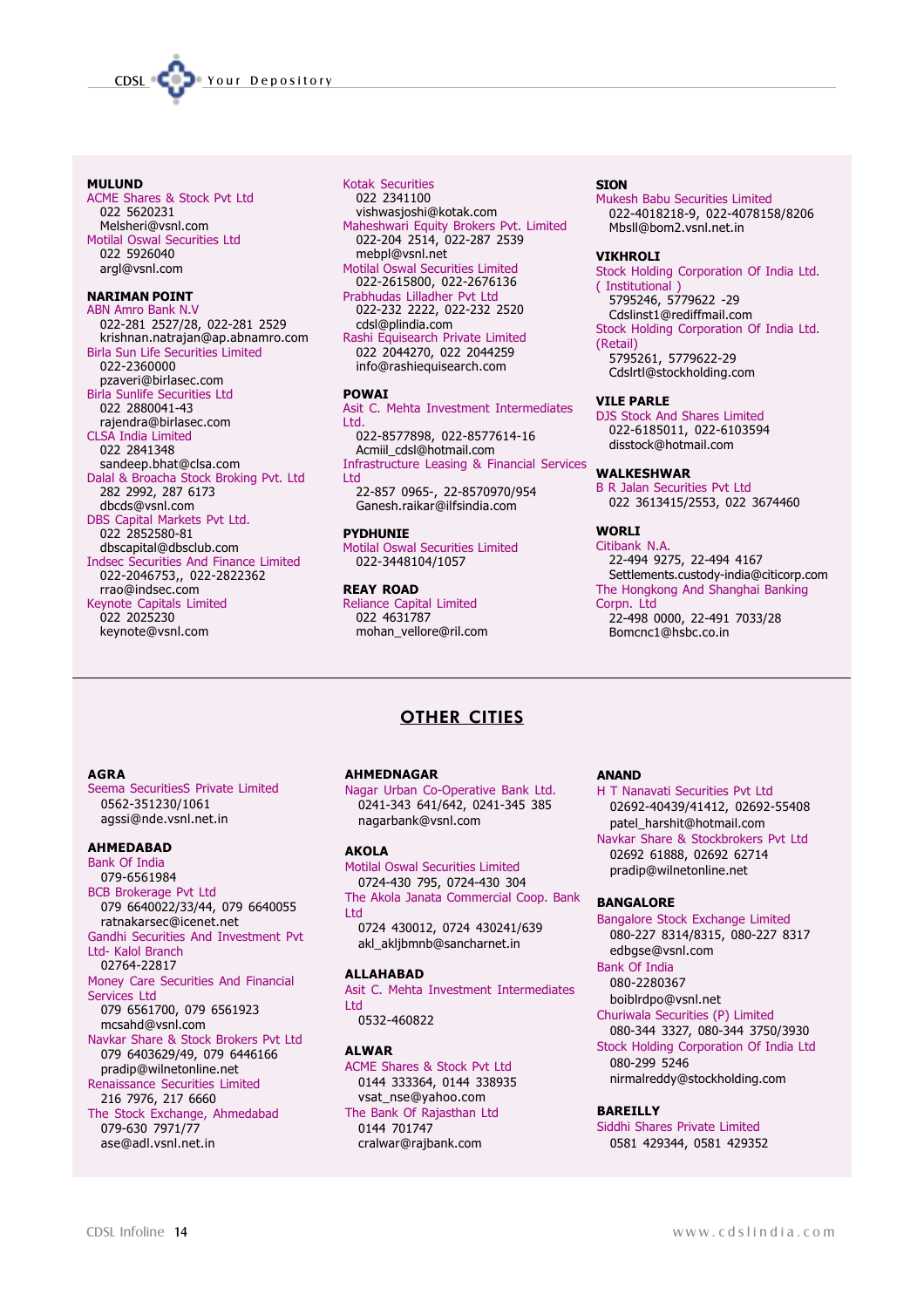#### BEAWAR

The Bank Of Rajasthan 01462-58813, 01462-57402 beawar@rajbank.com

#### BELGAUM

Asit C Mehta Investment Intermediates Ltd 0831 466432, 0831 421956

#### BHARATPUR Hem Securities Limited 05644 31106-07

**BHARUCH** Gandhi Securities And Investments Pvt. Ltd 02642-62140 priti@narmada.net.in

#### BHATINDA

Suresh Rathi Securities Pvt. Ltd. 0164 2524599

#### BHILWARA

The Bank Of Rajasthan Ltd 01482 26242 bhilwaramain@rajbank.com Suresh Rathi Securities Pvt Ltd 01482 25198 manohar6@sacharnet.in

#### **BHIWANDI**

Renaissance Securities Limited 022 913 55200

#### BHUBANESHWAR

Sam Global Securities Ltd 0674-575008/404, 0674-575703 The Bank Of Rajasthan Limited 0674 532326 bhubneshwar@rajbank.com

#### BIKANER

Hem Securities Ltd 0151-544002, 0151-200466 Suresh Rathi Securities Pvt Limited 0151-520 297 The Bank Of Rajasthan Ltd 0151 234827 kgbikaner@rajbank.com

#### BORSAD

Navkar Share & Stock Brokers Pvt Ltd 02696 22600 pradip@wilnetonline.net

#### CHANDIGARH

Indus Portfolio Pvt Ltd 0172-378858 dp@indusinvest.com K & A Securities Pvt Ltd 0172 704198/4298, 0172 704398 vkumar@glide.net.in The Bank Of Rajasthan Ltd 0172 702784 chandigarh@rajbank.com

#### Uttam Financial Services Ltd 0172 301670 nsebse@vsnl.com

**CHENNAI** Bank Of India 044-5229346-48 boizosz@md2.vsnl.net BCB Brokerage Pvt Ltd 044 6426323, 044 6426659 shhkumar@eth.net Bright Shares and Stocks Pvt. Ltd. 044-4620028-29 bright\_dp@vsnl.net DJS Stock And Shares Ltd 044-5250715, 044-5215515 Madras Stock Exchange Limited 044-522 8951, 044-522 4392/4393 mseed@md3.vsnl.net.in Stock Holding Corporation Of India Ltd 044-534 0725 The Bank Of Rajasthan Ltd 044 8213222 chennai@rajbank.com

#### **CHITTORGARH**

Shilpa Stock Brokers Pvt Ltd 01472 42278-79 sargam1@sancharnet.in

**CHURU** Suresh Rathi Securities P Ltd 01562 52339

#### **COCHIN**

Cochin Stock Brokers Limited 0484 401898/3913, 0484 400044 netincse@md3.vsnl.net.in

#### **COIMBATORE**

DJS Stock And Shares Limited 0422- 211487, 0422- 210369 annam123@eth.net

#### **CUTTACK**

Gandhi Securities & Investment Pvt Ltd 0671-619036, 0671-628189 gsicut@dte.vsnl.net.in

#### **DAHOD**

ISJ Securities Pvt Ltd 0267 321478

#### DEHRADUN

Anand Rathi Securities Pvt Ltd

Motilal Oswal Securities Limited 0135-653860, 0135-659752 sainath@nde.vsnl.net.in Uttam Financial Services Ltd 0135 621442, 0135 625537 afspl@sancharnet.in

#### DHULE

Motilal Oswal Securities Limited 02562-41781, 02562-41881 Sykes & Ray Equities (I) Ltd 0256 233968 venktesh@vsnl.com

#### DOMRTVTI T

Anand Rathi Securities Pvt Ltd 0251 441788, 0251 452179 krm@bom7.vsnl.net.in Gupta Equities Pvt Ltd 0251 890923

#### **FARIDARAD**

The Bank Of Rajasthan Ltd 0129 5413147, 0129 5415277 faridabad@rajbank.com

#### GANGAPUR

The Bank Of Rajasthan Ltd 07463 34051 roindore@rajbank.com

#### GAYA

Uttam Financial Services Ltd 0631 435868/42903 nsebse@vsnl.com

#### **GUNA**

Churiwala Securities Pvt Ltd 07542 56078 sg\_invest@mantramail.com

#### **GUWAHATI**

ISJ Securities Pvt Ltd 0361 636937-38 State Bank Of India-Chenikuthi 0361 540348/2778, 0361 637726 sbichebr1@sanchernet.in

#### GWALIOR

Hem Securities Ltd 0751 436464/565, 0751 576363 shiva\_aim@rediffmail.com Renaissance Securities Limited 0751-431 950

#### HALDWANI

Sam Global Securities Ltd 05946-25328, 05946-28788

#### HANUMANGARH

Suresh Rathi Securities Pvt Ltd

#### HARDWAR

Motilal Oswal Securities Ltd 0133 450930 ajit\_tomar@hotmal.com

#### HINDAUN

Hem Securities Limited 30632, 31352,, 31905 kamleshgm@yahoo.com

#### **HISSAR**

Sam Global Securities Ltd 01662-39045/37745 SMK Shares And Stock Broking Pvt Limited 01662-31084

#### **HOSPET**

Motilal Oswal Securities Ltd 08394-27718

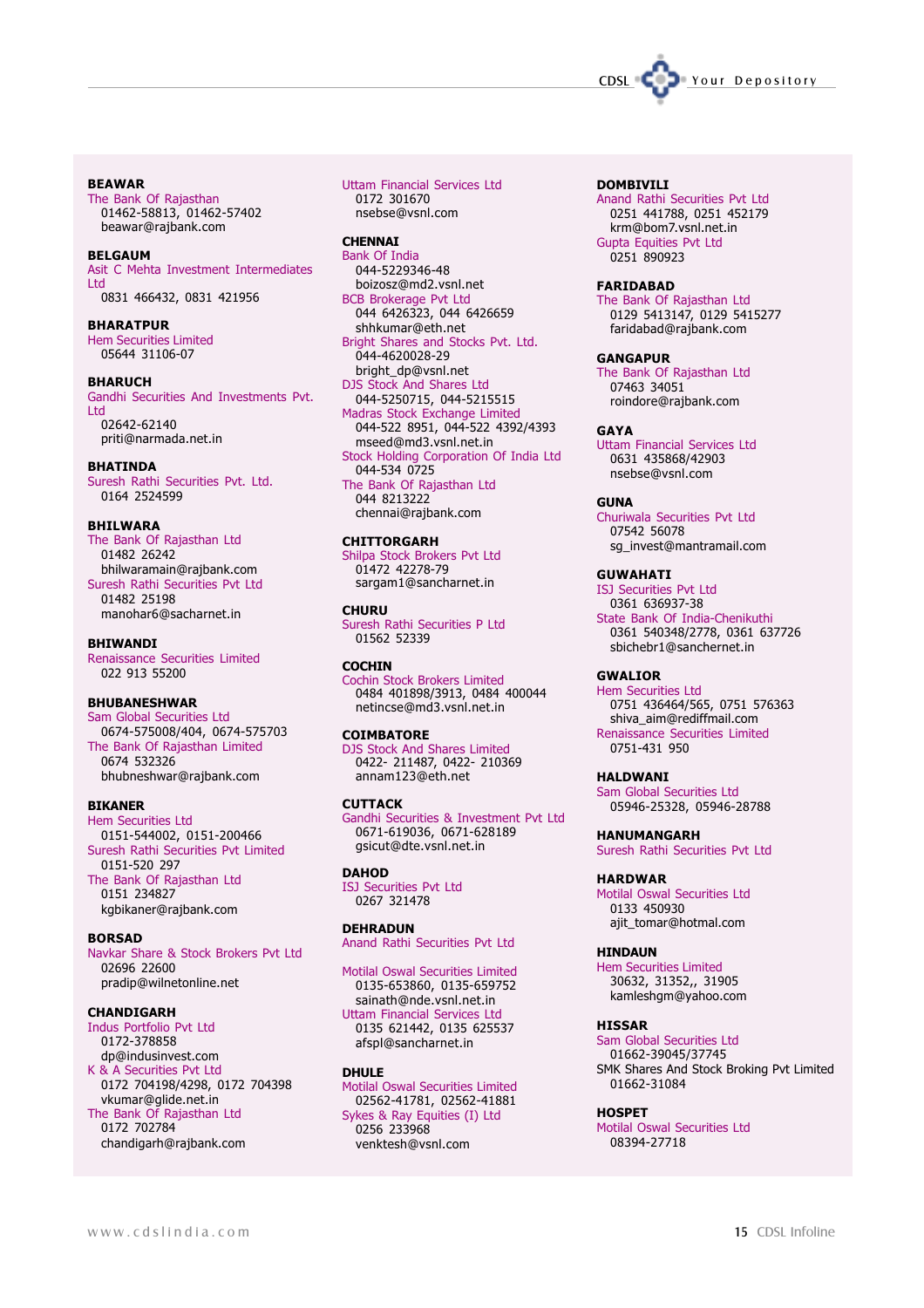

#### **HURLT**

Gupta Equities Pvt Ltd 0836 269948, 0836 269951 sachirao@hotmail.com Motilal Oswal Securities Ltd 0836 369487 karthikinvser@rediffmail.com

#### HYDERABAD

BNR Capital Services Pvt Ltd 040 4755239, 040 4755240 CIL Securities Limited 040-320 3155, 040-320 3149 advisors@cilsecurities.com Karvy Consultants Limited 040-332 5518, 040-331 2454 um.sec@karvy.com Stock Holding Corporation Of India Ltd 040-322 2645 komal\_nair@stockholding.com The Bank Of Rajasthan Limited 040-474 5920, 040-474 3654 hyderabad@rajbank.com The Hyderabad Stock Exchange Ltd 040 3222641-42 raju7170@yahoo.co.uk

#### ICHALKARANJI

Renaissance Securities Limited 0230-421 934, 0230-421 935 klp\_srinvest@sancharnet.in

#### **INDORF**

Anand Rathi Securities Pvt Ltd 0731 565975, 0731 563127 suyogsec@sancharnet.in K M Jain Stock Brokers Pvt Ltd 0731 529104 floraindore@hotmail.com MPSE Securities Limited 0731 432842-48 mpseind@sancharnet.in Sanjay C Baxi 022 2656812, 022 2695575 scbaxi@vsnl.net State Bank Of India 0731-702 736 sbiinddemat@sancharnet.in State Bank Of Indore 0731-548 318, 0731-544 464 The Bank Of Rajasthan Limited 0731-533 062 mgroadindore@rajbank.com

#### **JABALPUR**

ACME Share & Stock Pvt Ltd 0761 315646, 0761 507142 malikjbp@hotmail.com

#### JAIPUR

Alankit Assignments Ltd 0141 374531-33 alankitjpr@alankit.com

### Anand Rathi Securities Pvt Ltd

0141 370352 pkgfin@datainfosys.net Hem Securities Limited 0141-378 608 hcj@tantramail.com Hem Securities Ltd hcj@datainfosys.net Indus Portfolio Pvt. Ltd 0141-400630 dp@indusinvest.com Renaissance Securities Ltd 0141 406820 Suresh Rathi Securities Pvt Ltd- Hans **Marg** 0141 520682 singhrajpr@yahoo.com The Bank Of Rajasthan 0141 369445, 0141 372221 miroadjaipur@rajbank.com

#### JALANDHAR

H.T. Nanavati Securities Pvt. Limited 0181-226 964, 0181-227 469

#### **JALGAON**

Asit C Mehta Inv Intermediates Ltd 0257-226743, 0257-225885 skwani@bom6.vsnl.net.in

#### JAMNAGAR

B R K Shares & Stk Brokers P Ltd 0288 553310/92180 jam\_poonam@sify.com Motilal Oswal Securities Limited 0288-661 246/248 SVV Shares & Stock Brokers Pvt Ltd 0288 550821, 0288 592040/45

#### JHALRA PATAN

Suresh Rathi Securities Pvt Ltd 07432-40116 svardhma@datainfosys.net

#### JHUNJHUNU

Suresh Rathi Securities Pvt Limited 01592-32355, 01592-38727 nitin601@hotmail.com

#### JODHPUR

Motilal Oswal Securities Limited 0291-441382/383 marusec@wilnetonline.net Renaissance Secs. - Paota 0291-628619/719 Renaissance -Sardarpura 0291 612374 Suresh Rathi Securities Pvt. Ltd 0291-636171 sharads80@hotmail.com The Bank Of Rajasthan Ltd 0291 627365 sgjodhpur@rajbank.com

#### KANPUR

Siddhi Shares Private Limited 0512 305203 srfl@vsnl.net State Bank Of India 0512 303123

#### KHAMBHAT

ACME Shares & Stock Pvt Ltd 02698 24401-02 mscs@icenet.net Navkar Share & Stock Brokers Pvt Ltd 02698 20565 pradip@wilnetonline.net

#### KOLHAPUR

Motilal Oswal Securities Ltd 0231 660713, 0231 650171 klp\_tradenet@sancharnet.in Renaissance Securities Limited 0231 660713, 0231 650171

#### **KOLKATA**

Accord Capital Markets Limited 033-476 2125/5404, 033-475 0828 accord19@vsnl.in Bank Of India 033 2485703/1973, 033 2485785/4850 boiezit@cal3.vsnl.net.in CD Equisearch Private Limited 033 2805601-02 cdequi@cal.vsnl.net.in Dalmia Securities Limited 033-2806544-49 nm@dalmiasec.com Dimensional Securities Pvt Ltd 033 2207948, 033 2102650-52 kolkata@dimensional.co.in DJS Stock & Shares Limited 033-2206269, 033-2484288 East India Securities Limited 033-334 5527/5689, 033-321 8069 viveka@eisec.com G M Bosu & Co Pvt Ltd 033 4662822, 033 4664363 gmbcolk@cal2.vsnl.net.in Lohia Securities Limited 033-210 8722, 033-210 7993/95 samy4200@usa.net M Prasad & Co. Ltd 033 4792700-01 sunspark@cal2.vsnl.net.in R M Share Trading Pvt Ltd 033 2103860, 033 2103862 Sam Global Securities Limited 033-221 1096, 033-221 1097 SKP Securities Limited 033-2828719/8793 skpsec@giascl01.vsnl.net.in SMIFS Securites Limited 033 2819910 smifse4@vsnl.net Stock Holding Corporation of India Ltd 033-226 2030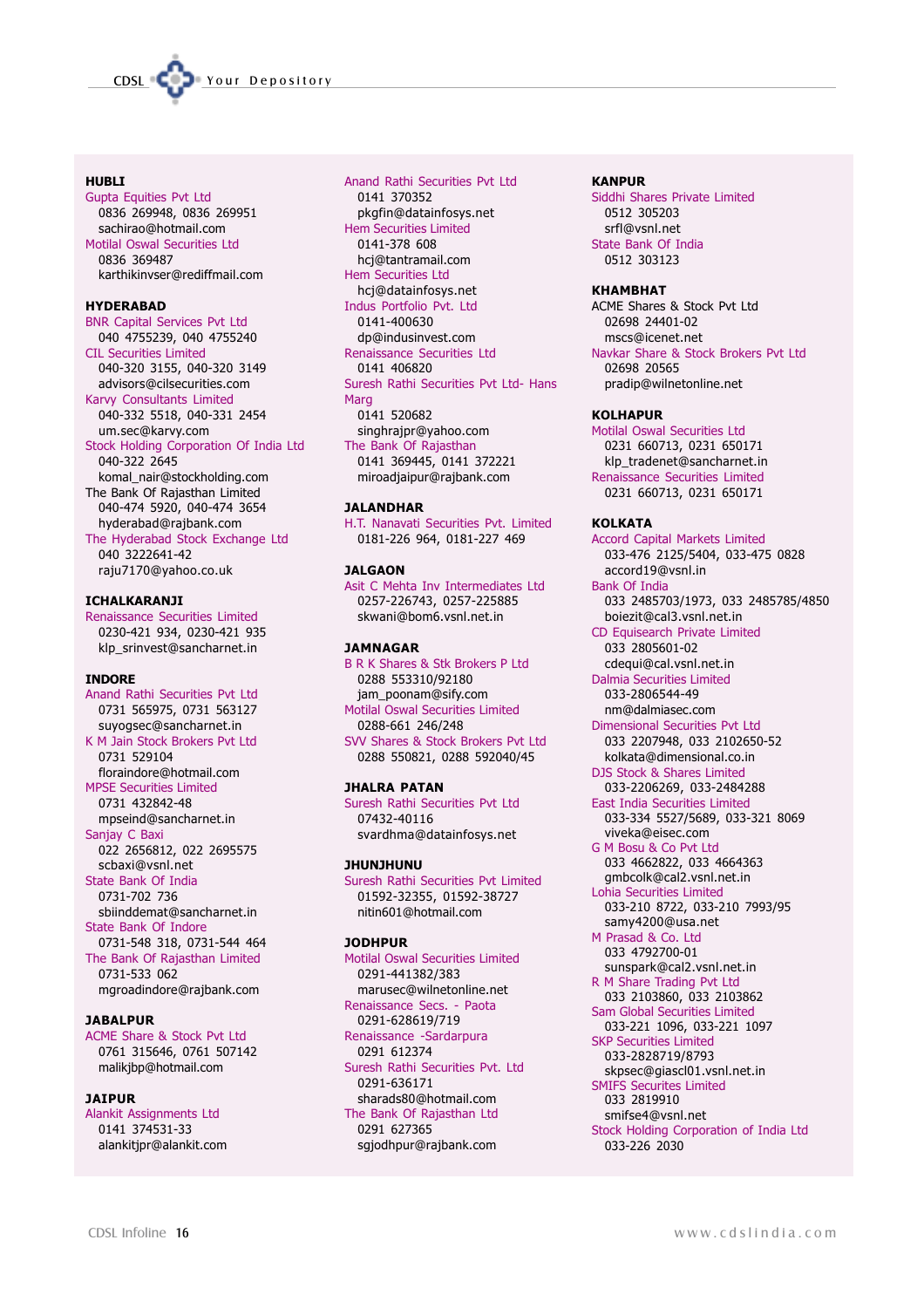

#### The Bank Of Rajasthan Limited

033 2377412-13 crcalcutta@rajbank.com Vedika Securities Pvt Ltd 033 2231245, 033 2233642/43 vedika\_@hotmail.com

#### **KOTA**

Suresh Rathi Securities Pvt Limited 0744-361 155

The Bank of Rajasthan Limited 0744-324 007, 0744-362 284 iekota@rajbank.com

#### LUCKNOW

Anand Rathi Securities Pvt Ltd 0522 282303, 0522 217547/426 richie@avadh.net Asit C Mehta Investment Intermediates Ltd (0522) 255022/23, (0522) 255 005 Motilal Oswal Securities Limited 231695/211903, 217492 Sykes & Ray Equities (I) Limited 0522 331196 sykes@hatway.com

#### LUDHIANA

LSE Securities Limited 0161-412316-18 lse@satyam.net.in State Bank of India 0161-449 080, 0161-449 081

#### MADURAI

DJS Stock & Shares Ltd 0452-735776, 0452-737555 pln@vsnl.com

#### MANGALORE

ISJ Securities Pvt Ltd 0824 429614 arcadia@vasnet.co.in Sykes & Ray Equities (India) Ltd 0824 218476/561, 0824 218737 dp@sre.co.in

#### MEERUT

BCB Brokerage Pvt Ltd 0121 660001/24 ash\_rel@yahoo.com Sam Global Securities Limited 0121-663644 pahujacap@yahoo.co.in The Bank Of Rajasthan Ltd 0121-643908 meerut@rajbank.com

#### MITHAPUR

B R K Shares & Stk Brokers P Ltd 02892 24360

#### **MORADABAD**

Uttam Financial Services Limited 0591-428 721, 0591-417 908

#### **MUZAFFARPUR**

B R Jalan Securities Private Limited 0621-266 839, 0621-266 840 binod@dte.vsnl.net.in

#### NADIAD

Kisan Ratilal Choksey Shares & Sec Pvt Ltd 0268-29020/24/26 vimalpatel786@homail.com

#### **NAGPUR**

Anand Rathi Securities Pvt. Ltd. 0712-731922-4 Kantilal Chhganlal Securities Pv. Ltd 0712 731922, 0712 731923/25 vifco@rediffmail.com Motilal Oswal Securities Ltd 0712 538181 Renaissance Securities Limited 0712 241062

#### NANDURBAR

Motilal Oswal Securities Ltd 02564 22087/25180 gtated@hotmail.com

#### **NASTK**

Asit C. Mehta Investment Intermediates Ltd 0253 454174-75 Kantilal Chhaganlal Securities Pvt Ltd 0253 572196, 0253 5727696 Motilal Oswal Securities Limited 0253-579201, 0253-574782

### NAVI MUMBAI

Bank Of Baroda 022-770 9854, 022-771 0951 bobnerul@bol.net.in Inter-Connected Stock Exchange of India Ltd 022 7812056/58/59, 022 7812062/392-3 isesc@bom3.vsnl.net.in Motilal Oswal Securities Ltd 022 7661278

#### NEW DELHI

Abhipra Capital Limited 011-724 7797/98, 011-721 4564 customercare@abhipra.com Alankit Assignments Limited 011-351 3514/16, 011-354 5773/74 alankit@alankit.com Bank of India 011 3721843-44, 011 3731113

boindpo@vsnl.net

#### BLB Limited

011-3290007/15, 011-3290006 dhirender.verman@indiatimes.com

B R Jalan Securities Private Limited 011-696 8101, 011-651 1919/4050 B R Jalan Securities Pvt Ltd

011 3241992 brjalan@vsnl.net

- Express Securities Pvt Ltd 011 3326940, 011 3279479
- Globe Capital Market Limited 011 3720887/89/91, 011 3720891 gcm@del2.vsnl.net.in IKM Investor Services Ltd
- 011 5787743, 011 5782301 ikmdmat@yahoo.com

Indus Portfolio Private Limited 011 5457390, 011 5449517/9862 dp@indusinvest.com

- Integrated Master Securities Limited 011-3322136/2143, 011-3322187/2259 imslnt@mantraonline.com
- K & A Securities Pvt Ltd 011 6832111/29511, 011 6849511/36869

kansal@kna.wipro.net.in Master Capital Services Ltd 011 3738633, 011 3358667 mtl@vsnl.net

Sam Global Securities Ltd-Azadpur 011 7228354, 011 7433346

Sam Global Securities Limited 011 3270790/6190 rakesh\_samdp@hotmail.com,

- anul@vsnl.com Stock Holding Corporation of India Ltd.
- 011-371 2807 Suresh Rathi Securities Pvt. Limited 011-328 1192
- The Bank Of Rajasthan Ltd-Karol Bagh 011 5712934, 011 5729817 kbdelhi@rajbank.com

The J & K Bank Limited 011 3737940-41, 011 3737948 jkbdpservice@spectranet.com Uttam Financial Services Limited 011-3317228, 011-3326278

nsebse@vsnl.com Zuari Investments Limited 011 6413319/3376, 011 6413386 zuari@vsnl.com

#### PANIPAT

The Bank Of Rajasthan 01742 630192, 01742 630493 rodelhi@rajbank.com

#### PANAJI

ISJ Securities Pvt Ltd 0832 231130

#### PATNA

Motilal Oswal Securities Ltd 0612 201625/26/22 nspl@mail.girija.net.in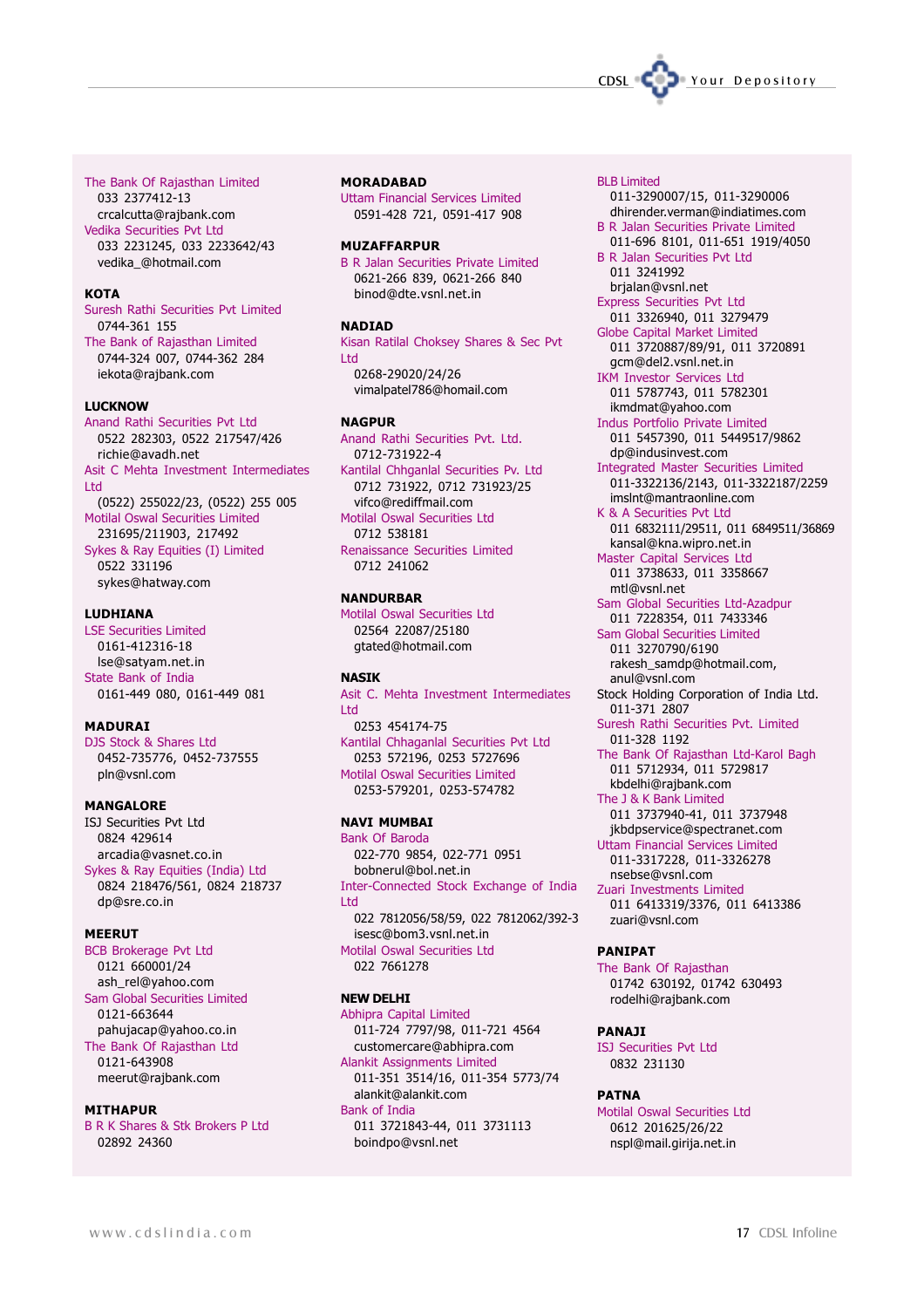

#### PIPARIYA

BCB Brokerage Pvt Ltd 07576 23232

#### PRODDATUR

Renaissance Securities Limited 08564-43494, 08564-57945 vinodkumarv123@rediffmail.com

#### **DUNE**

Bank Of Baroda 020 5421255/36997, 020 5445893 paudro@vsnl.net PSE Securities Limited 020 4485701-03 punestock@vsnl.com The Cosmos Cooperative Bank Limited 020 4456591 dematcell@ho.cosmosbank.com

#### RAIPUR

Anand Rathi Securities Pvt. Ltd. 0771 654407 Kantilal Chhaganlal Securities Pvt Ltd

0771 659071/72 sanjivrathica@yahoo.com Wallfort Share & Stock Brokers Ltd 0771 535642

#### RAJKOT

Ajay Natavarlal Securities Pvt Limited 229763, 229782 anspl405@hotmail.com B R K Share & Stock Brokers P Ltd 0281 476305-06, 0281 691320 Rajkot Nagarik Sahkari Bank Limited 0281-233 916/917, 0281-233 918 savipa@yahoo.com SKSE Securities Limited 0281-442 145, 0281-691 257 sksel@indiainfo.com The Bank of Rajasthan Ltd romumbai@rajbank.com

**RANCHI** Motilal Oswal Securities Ltd 0651 307350

#### RANIGANJ

B R Jalan Securities Private Ltd 0341 444226 sunsec@vsnl.net

#### ROHTAK

The Bank Of Rajasthan Ltd 01262 54502 rodelhi@rajbank.com

#### ROURKELA

Motilal Oswal Securities Ltd 0661 4640943/3493, 0661 4646493 virbhadr@hotmail.com

**SANGAMNER** 

Acme Shares & Stock Pvt Ltd 02425 25451, 02425 25100 gandhiinv@rediffmail.com

#### **SANGLI**

Mangal Keshav Securities Ltd 0233 327956-58 akniv@vsnl.com

### SHIVPURI

Sanjay C Baxi 07492 32359, 07492 32459

#### SIROHI

Suresh Rathi Securities Pvt Limited 02972-30689

#### **STRSA**

IKM Investors Services Ltd 01666 32011 rangolistock@satyam.net.in The Bank of Rajasthan Ltd 01666 20713 rodelhi@rajbank.com

#### SRIGANGANAGAR

Suresh Rathi Securities Pvt Limited 0154-440 383 The Bank of Rajasthan Limited 0154-430 359/259, 0154-422 903 sriganganagar@rajbank.com

#### **SURAT**

BCB Brokerage Pvt Ltd 0261 7413530, 0261 7413634 dinyarturel@hotmail.com Kisan Ratilal Choksey Shares & Securities Pvt Ltd 0261-424 290 Motilal Oswal Securities Limited 0261-419813, 0261-435505 Suresh Rathi Securities Pvt Ltd 0261 655670

#### **THANF**

Mangal Keshav Securities Ltd 022 5470890 mksl@powersurger.net

#### **THRISSUR**

The South Indian Bank Limited 0487 440388 sib@vsnl.com

#### TINSUKIA

Renaissance Securities Limited 334622, 339062

#### TRIVANDRUM

H T Nanavati Securities Pvt Limited 0471-440 934, 09847062392

#### UDAIPUR

Emkay Share & Stock Brokers P Ltd 0294 415405, 0294 412276 rcstocks@bppl.net.in

ISJ Securities Private Limited 0294-423 611/612, 0294-422 181 Renaissance Securities Limited

0294-526 798 Shilpa Stock Broker Pvt Ltd 0294 425816, 0294 425855 fortsec@sancharnet.in

Suresh Rathi Securities Pvt Ltd 0294 413088

The Bank Of Rajasthan Limited 0294-560547, 0294-420702 bbudaipur@rajbank.com

#### UDIPI

ISJ Securities Pvt Ltd 08252 34295 nsrao@blr.vsnl.net.in

#### VADODARA

Bank of Baroda 0265-361910 cgzbobcapbar@netcracker.com SDFC Securities Limited 0265 362330 sdfc@technet-online.com Vadodara Stock Exchange 0265-361 534/474 vse@bnpl.com

#### VAPI

Mangal Keshav Securities Ltd 02638 439063, 02638 434687 mksl@powersurfer.net

#### VERAVAL

B R K Share & Stock Broker Pvt Ltd 02876 43827/959, 02876 41759/44005 ajay123123@rediffmail.com

#### VIJAYAWADA

BNR Capital Services Pvt Ltd- Branch 1 0866 566271, 0866 566267 vinit@nettlinx.com

BNR Capital Services Pvt Ltd- Branch 2 0866 577005, 0866 571047 vjwkscpl@sancharnet.in

#### VISAKHAPATNAM

Steel City Securities Limited 0891-549675-80, 0891 563580/49681 scsldp@nettlinx.com

#### VISNAGAR

Kantilal Mangaldas Sec P Ltd 02765 30386/21082, 02765 31167 shreevsn@yahoo.com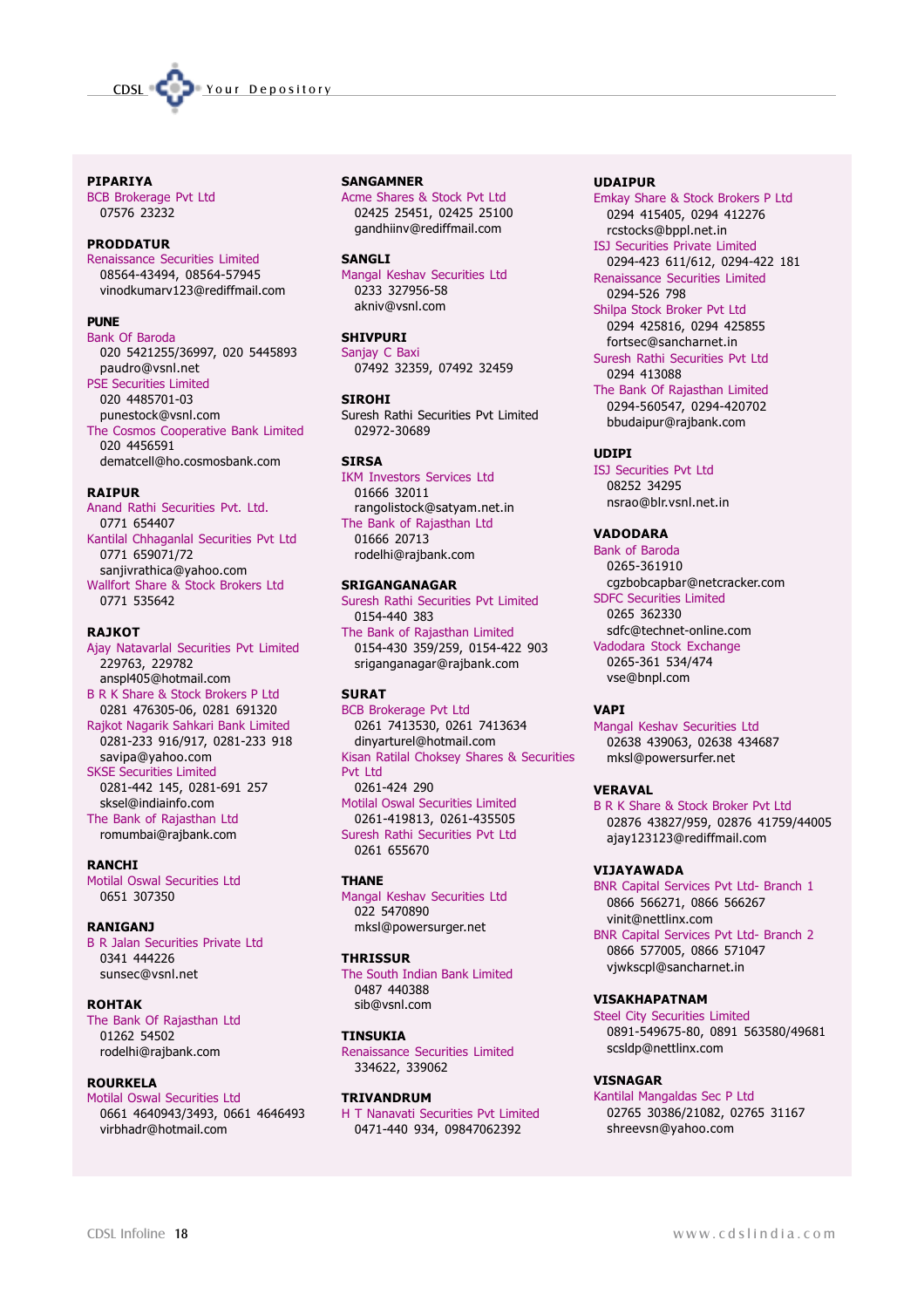

# Infoline Update

### Demat Account Opening

### 1. What are the benefits of opening a demat account?

Demat account has become a necessity for all categories of investors for the following reasons/ benefits:

a) SEBI has made it compulsory for trades in almost all scrips to be settled in demat mode. Although, trades upto 500 shares can be settled in physical form, physical settlement is virtually not taking place for the apprehension of bad delivery on account of mismatch of signatures, forgery of signatures, fake certificates, etc. b) It is a safe and convenient way to hold securities compared to holding securities in physical form.

c) No stamp duty is levied on transfer of securities held in demat form.

d) Instantaneous transfer of securities enhances liquidity. e) It eliminates delays, thefts, interceptions and subsequent misuse of certificates.

f) Change of name, address, registration of power of attorney, deletion of deceased's name, etc. - can be effected across companies by one single instruction to the DP.

g) Each share is a market lot for the purpose of transactions - so no odd lot problem.

h) Any number of securities can be transferred/delivered with one delivery order. Therefore, paperwork and signing of multiple transfer forms is done away with.

i) It facilitates taking advances against securities on low margin/low interest.

### 2. What should an investor do to open an account with a DP?

a) The process of opening a demat account through a DP of CDSL is very easy and simple. It is similar to the opening of a bank account.

**b)** Investor has to choose a DP from the list of CDSL DPs published in 'CDSL Infoline' or accessible through the CDSL website www.cdslindia.com.

c) Besides submitting an application in the prescribed form, the investor has to produce for DP's perusal a proof of his identity and address, such as PAN card, passport, ration card, etc.

d) Before demat account is opened, the investor will have to execute an agreement on a stamp paper to be provided by the DP, which defines the rights and obligations of both, the investor and the DP.

e) On opening an account, DP will allot a unique BO ID (Beneficial Owner Identification) Number, which is required to be quoted for all future transactions.

### 3. Is there any restriction to have demat account with only one DP? Can one open additional account(s) with the same or another DP?

Under the depository system, there is no restriction on opening more than one BO account in the same or identical name/s with the same or other DPs, subject to compliance of all requirements.

### 4. Is it necessary for an investor to open an account with the same DP as that of his broker for settling the trades done through him?

There is absolutely no compulsion on any investor to open his demat account with the same DP as that of his broker. Investor can open account with the DP of his choice and can carry on his trading activity through a broker of his choice. Where any DP offers special charge structure for such accounts, opening an account with the broker's DP may have some advantage.

### 5. Does demat account provide for the facility of nomination?

Yes, All individual BOs can avail of the nomination facility for their demat account.

#### 6. Do all DPs collect account opening charges?

Some DPs collect charge for opening a demat account as also for account maintenance.

### 7. Can all securities be dematerialized through a single demat account?

Yes, any number of securities admitted with CDSL system can be dematerialized and held through one demat account provided all of them are registered in same names.